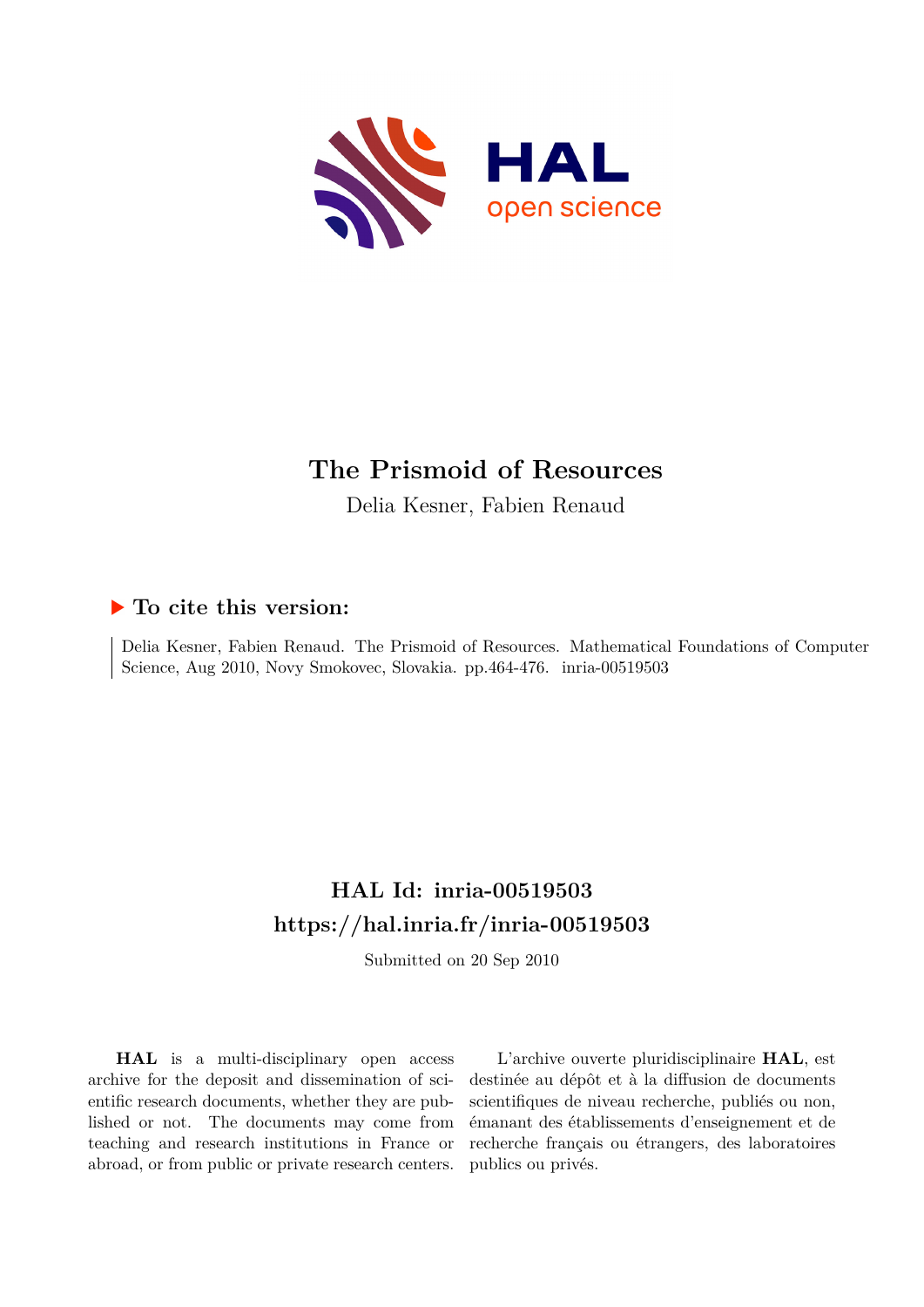### The prismoid of resources

Delia Kesner and Fabien Renaud

PPS, CNRS and Université Paris Diderot

Abstract. We define a framework called the *prismoid of resources* where each vertex is a  $\lambda$ -calculus with the possibility of having different explicit resources and/or explicit cut elimination based on a different choice to make explicit or implicit (meta-level) the definition of the contraction, weakening, substitution operations. For all the calculi in the prismoid we show simulation of  $β$ -reduction, confluence, preservation of  $β$ -strong normalisation and strong normalisation for typed terms. Full composition also holds for the prismoid base handling explicit substitutions. The whole development of the prismoid is done by making the set of resources a parameter, so that the properties for each vertex are obtained as a particular case of the general abstract proofs.

### 1 Introduction

Linear Logic [5] gives a logical framework to formalise the notion of control of resources by means of weakening, contraction and linear substitution. MELL Proof-Nets [5] are often used as the semantical support for various  $\lambda$ -calculi with explicit control operators [20, 19, 9, 7].

In this paper we develop an homogeneous framework called the *prismoid of resources*. Each vertex is a λ-calculus parametrized by a set of *sorts* wich are of two kinds : resources w (weakening) and c (contraction), and cut-elimination operation s (substitution). Having one of them in a language means its management is explicit. Resources will make easier choices for cut-elimination procedure. Each edge is an operation to simulate and/or project one vertex into the other one. The eight calculi of the prismoid correspond to  $2<sup>3</sup>$  different ways to combine sorts by means of explicit or implicit (meta-level) operations.

The asymmetry between different sorts will be reflected in the prismoid by means of its two bases. They are distinguished by the presence or the absence of explicit substitution. Some theorems will only hold for one base.

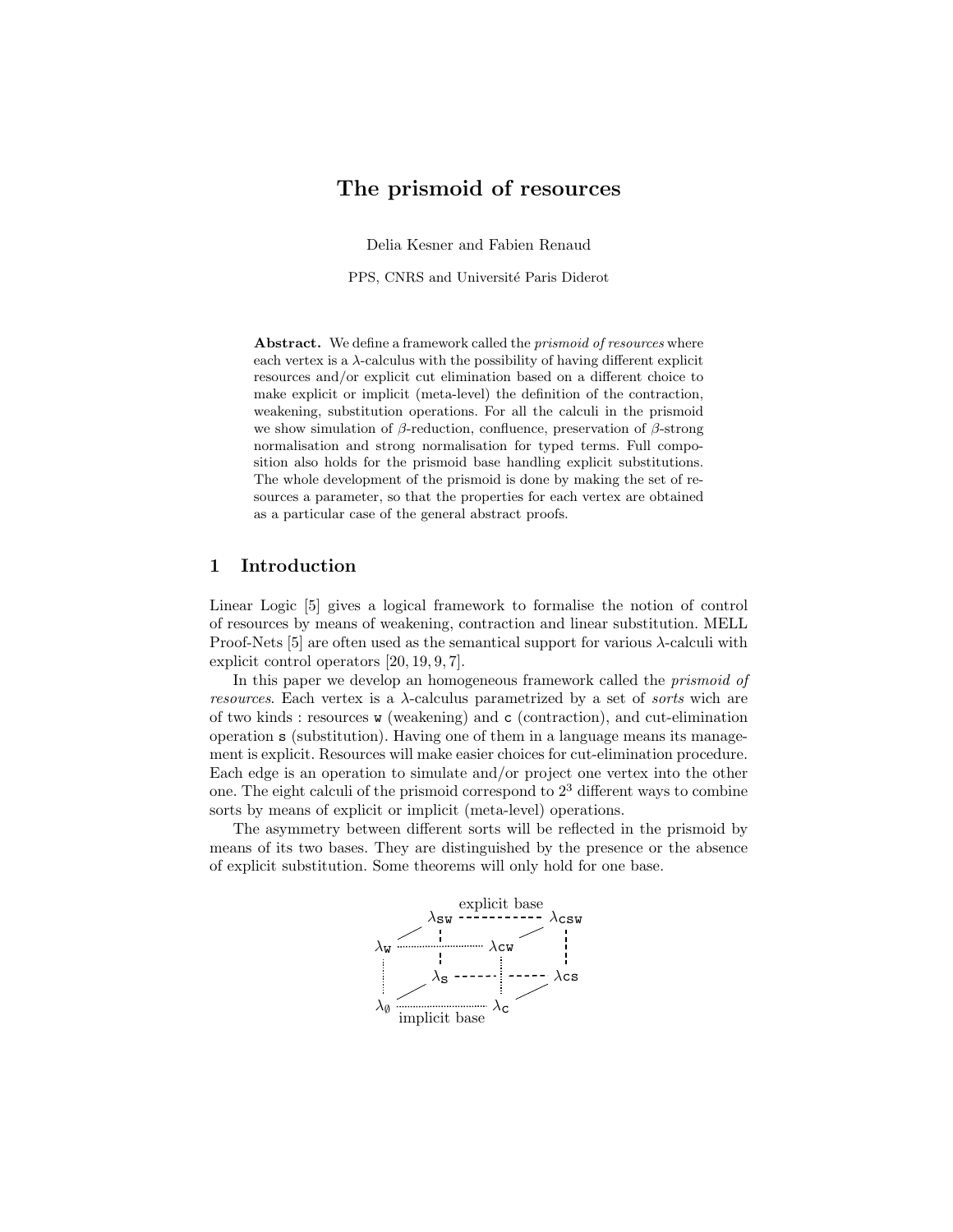Thus for example, the  $\lambda_{\text{CS}}$ -calculus has only explicit control of contraction and substitution, the  $\lambda$ -calculus has no explicit control at all, and the  $\lambda$ <sub>CSW</sub>calculus – a slight variation of  $\lambda \text{lxr}$  [9] – has explicit control of everything.

For all calculi of the prismoid we show simulation of  $\beta$ -reduction, confluence, preservation of  $\beta$ -strong normalisation (PSN) and strong normalisation (SN) for typed terms. Thus in particular, none of the calculi suffers from Mellies' counter-example [15]. Full composition, stating that explicit substitution is able to implement the underlying notion of higher-order substitution, is also shown for all calculi with sort s, ie. those included in the explicit substitution base. Each property is stated and proved by making the set of sorts a parameter, so that the properties for each vertex of the prismoid turn out to be a particular case of some general abstract proof, which can be for the whole prismoid or for one base.

While both implicit and explicit substitutions are usually  $[1, 6, 14]$  defined by means of the propagation of an operator through the structure of terms, the behaviour of calculi of the prismoid can be understood as a mechanism to decrease the multiplicity of variables that are affected by substitutions. This notion is close in spirit to MELL Proof-Nets, and shares common ideas with Milner's Lambda Calculus [16], and the computational behaviour of Nets sketched out by Accattoli and Guerrini [2]. However these two last formalisms only handle substitution as explicit operation.

*Road Map:* Section 2 introduces syntax for all the terms of the prismoid as well as reduction rules and equations. Section 3 explores how to enrich the  $\lambda$ calculus by adding more explicit control of resources, while Section 4 deals with the dual operation which forgets rich information given by explicit weakening and contraction. Sections 5 and 6 are, respectively, devoted to PSN and confluence on untyped terms. Finally, typed terms are introduced in Section 7 together with a SN proof for them. We conclude and give future directions of work in Section 8.

Full details of the proofs can be found in [10].

### 2 Terms and Rules of the Prismoid

We assume a denumerable set of variable symbols  $x, y, z, \ldots$  Lists and sets of variables are denoted by capital Greek letters  $\Gamma, \Delta, \Pi, \ldots$  We write  $\Gamma; y$  for  $\Gamma \cup \{y\}$  when  $y \notin \Gamma$ . We use  $\Gamma \setminus \Delta$  for set difference and  $\Gamma \setminus \Delta$  for obligation set difference which is only defined if  $\Delta \subseteq \Gamma$ . Terms are given by the following grammar:  $t,u ::= x \mid \lambda x.t \mid tu \mid t[x/u] \mid \mathcal{W}_x(t) \mid \mathcal{C}_x^{y|z}(t)$ 

The terms  $x, \lambda x.t, tu, t[x/u], \mathcal{W}_x(t)$  and  $\mathcal{C}_x^{y|z}(t)$  are respectively called **term** variable, abstraction, application, closure, weakening and contraction. **Free and bound variables of t, respectively written**  $f(v(t))$  **and**  $bv(t)$ **, are defined** as usual:  $\lambda x.u$  and  $u[x/v]$  bind x in u and  $\mathcal{C}_x^{y|z}(u)$  binds y and z in u. y is free in  $\mathcal{W}_y(t)$ .

We use the following **abbreviations**:  $t_1t_2 \tldots t_n$  means  $((t_1t_2) \tldots) t_n$ ,  $t[\overline{x}/\overline{v}]$ means  $t[x_1/v_1] \dots [x_n/v_n]$  when n is clear from the context. A closure  $t[\overline{x}/\overline{u}]$  has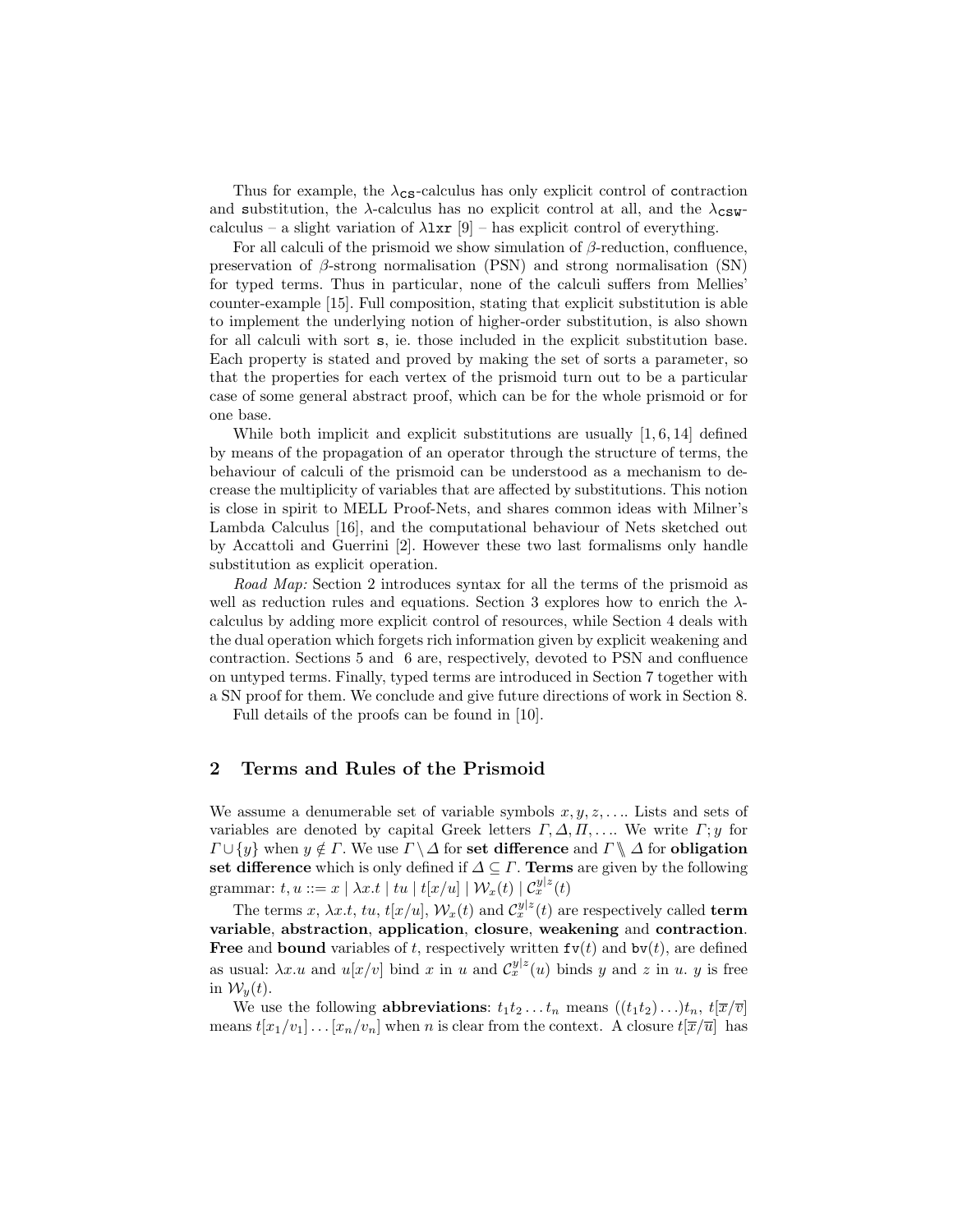**independent substitutions**  $[\overline{x}/\overline{u}]$  iff  $x_i \cap \textbf{fv}(u_j) = \emptyset$  for all *i*, *j*. For example the substitutions are independent in  $x[x/y][x/z]$ , but not in  $x[x/y][y/z]$ .

Given three lists of variables  $\Gamma = x_1, \ldots, x_n, \Delta = y_1, \ldots, y_n$  and  $\Pi =$  $z_1, \ldots, z_n$  of same length, the notations  $W_{\Gamma}(t)$  and  $C_{\Gamma}^{\Delta|\Pi}(t)$  mean, respectively,  $W_{x_1}(\ldots W_{x_n}(t))$  and  $\mathcal{C}_{x_1}^{y_1|z_1}(\ldots \mathcal{C}_{x_n}^{y_n|z_n}(t))$ . These notations will extend naturally to sets of variables of same size thanks to the equivalence relation in Figure 1. The particular cases  $\mathcal{C}_{\alpha}^{\emptyset|\emptyset}$  $\mathcal{W}_{\emptyset}(t)$  and  $\mathcal{W}_{\emptyset}(t)$  mean simply t.

Given lists  $\Gamma = x_1, \ldots, x_n$  and  $\Delta = y_1, \ldots, y_n$ , the **renaming** of  $\Gamma$  by  $\Delta$ in t, written  $R_{\Delta}^{\Gamma}(t)$ , is the capture-avoiding simultaneous substitution of  $y_i$  for every free occurrence of  $x_i$  in t. For example  $R_{y_1y_2}^{x_1x_2}(\mathcal{C}_{x_1}^{y|z}(x_2yz)) = \mathcal{C}_{y_1}^{y|z}(y_2yz)$ .

Alpha-conversion is the (standard) congruence generated by *renaming* of bound variables. For example,  $\lambda x_1.x_1 \mathcal{C}^{y_1|z_1}_x(y_1z_1) \equiv_\alpha \lambda x_2.x_2 \mathcal{C}^{y_2|z_2}_x(y_2z_2)$ . We may, without loss of generality, assume that bound and free variables are disjoint.

The set of **positive free variables** of a term t, written  $f v^+(t)$ , denotes the free variables of t that represent term variables, ie. variables which are not only weakened or absent at the end of a contraction chain. Formally,

 $f v^+(y) = \{y\}$  $f \mathsf{v}^+(\lambda y.u) = f \mathsf{v}^+(u) \setminus \{y\}$  $f \mathsf{v}^+(uv) = \mathsf{f} \mathsf{v}^+(u) \cup \mathsf{f} \mathsf{v}^+(v)$  $f \mathfrak{v}^+(u[y/v]) = (f \mathfrak{v}^+(u) \setminus \{y\}) \cup f \mathfrak{v}^+(v)$  $f \mathfrak{v}^+(\mathcal{W}_y(u)) = f \mathfrak{v}^+(u)$  $f \mathfrak{v}^{\dagger}(\mathcal{C}_y^{z|w}(u)) = (f \mathfrak{v}^{\dagger}(u) \setminus \{z,w\}) \cup \{y\}$  if  $z \in f \mathfrak{v}^{\dagger}(u)$  or  $w \in f \mathfrak{v}^{\dagger}(u)$  $f \mathfrak{v}^+ (\mathcal{C}_y^{z|w}(u)) = f \mathfrak{v}^+(u) \setminus \{z,w\}$  otherwise

The **number of occurrences** of the positive free variable x in the term t is written  $|\mathbf{f} \mathbf{v}^+(t)|_x$ . We extend this definition to sets by  $|\mathbf{f} \mathbf{v}^+(t)|_r = \sum_{x \in \Gamma} |\mathbf{f} \mathbf{v}^+(t)|_x$ Thus for example, given  $t = \mathcal{W}_{x_1}(xx) \mathcal{W}_x(y) \mathcal{C}_z^{z_1|z_2}(z_2)$ , we have  $x, y, z \in \text{fv}^+(t)$ with  $|\mathbf{f} \mathbf{v}^{+}(t)|_{x} = 2$ ,  $|\mathbf{f} \mathbf{v}^{+}(t)|_{y} = |\mathbf{f} \mathbf{v}^{+}(t)|_{z} = 1$  but  $x_{1} \notin \mathbf{f} \mathbf{v}^{+}(t)$ .

We write  $t_{[y]_x}$  for the **non-deterministic replacement** of *one positive* occurrence of x in t by a *fresh* variable y. Thus for example,  $(\mathcal{W}_x(t) \times x)_{[y]_x}$  may denote either  $\mathcal{W}_x(t)$  y x or  $\mathcal{W}_x(t)$  x y, but neither  $\mathcal{W}_y(t)$  x x nor  $\mathcal{W}_x(t)$  y y.

The deletion function removes a free non-positive variable x from t and is defined as follows :

$$
\begin{array}{lll} \displaystyle \text{del}_x(y) & = y \\ \displaystyle \text{del}_x(u\ v) & = \text{del}_x(u)\ \text{del}_x(x) \\ \displaystyle \text{del}_x(\lambda y.u) & = \lambda y.\text{del}_x(u) \\ \displaystyle \text{del}_x(u[y/v]) & = \text{del}_x(u)[y/\text{del}_x(v)] \\ \displaystyle \text{del}_x(\mathcal{W}_y(u)) & = \begin{cases} u & \text{if } x=y \\ \mathcal{W}_y(\text{del}_x(u)) & \text{otherwise} \end{cases} \\ \displaystyle \text{del}_x(\mathcal{C}_y^{y_1|y_2}(u)) = \begin{cases} \text{del}_{y_1}(\text{del}_{y_2}(u)) & \text{if } x=y \text{ and } x\notin \text{fv}^+(\mathcal{C}_y^{y_1|y_2}(u)) \\ \mathcal{C}_y^{y_1|y_2}(\text{del}_x(u)) & \text{otherwise} \end{cases} \end{array}
$$

This operation does not increase the size of the term. Moreover, if  $x \in \text{fv}(t) \setminus$  $f v^+(t)$ , then  $size(det_x(t)) < size(t)$ .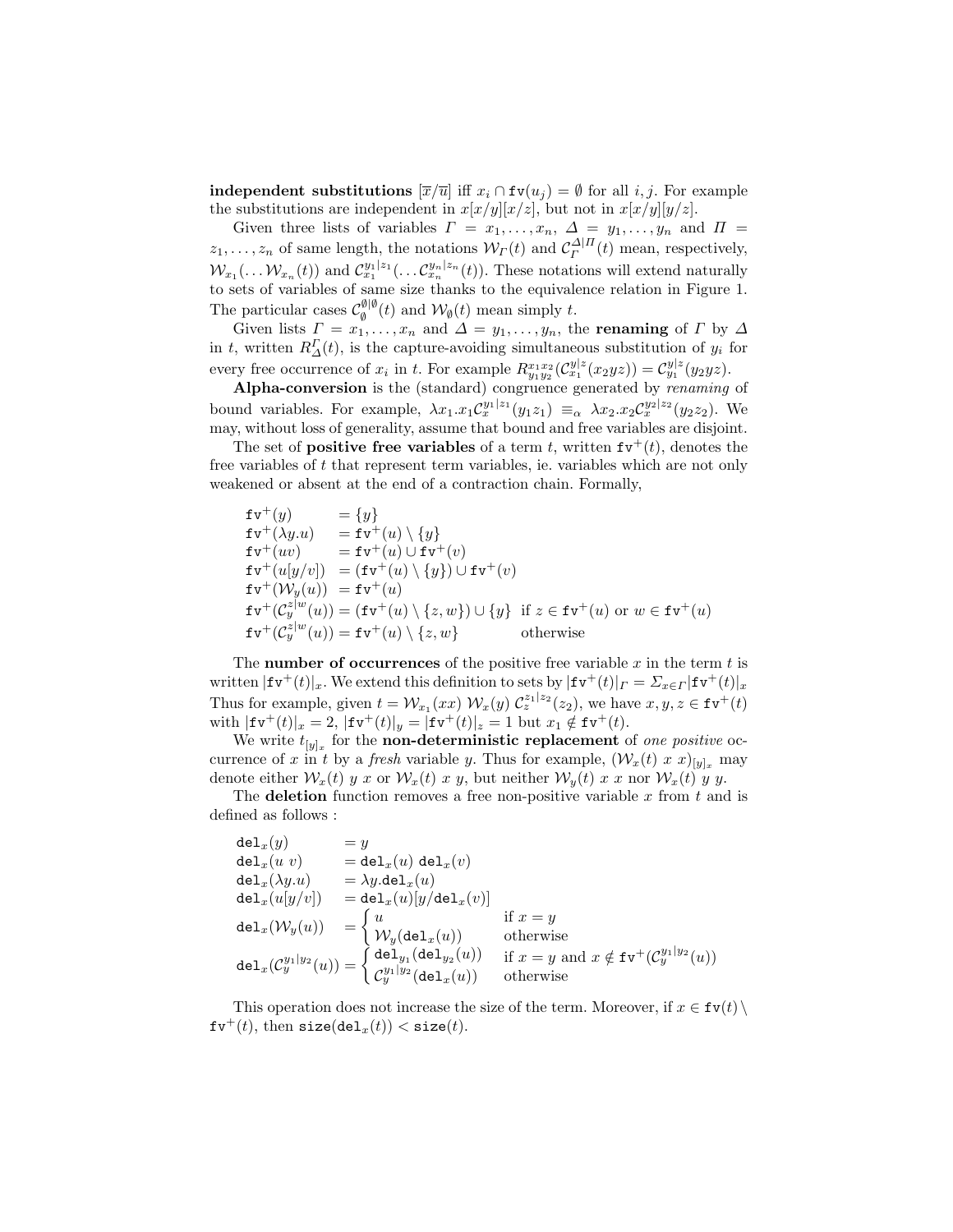Now, let us consider a set of **sorts**  $S = \{c, s, w\}$  and a set of **resources**  $\mathcal{R} = \{\mathsf{c}, \mathsf{w}\}.$  For every subset  $\mathcal{B} \subseteq \mathcal{S}$ , we define a calculus  $\lambda_{\mathcal{B}}$  in the **prismoid** of resources which is equipped with a set  $\mathcal{T}_{\mathcal{B}}$  of well-formed terms, called Bterms, together with a reduction relation  $\rightarrow_B$  given by a *subset* of the reduction system described in Figure 1. Each calculus belongs to a **base** :  $\mathfrak{B}_I$  (implicit substitution base) if  $s \notin \mathcal{B}$ ,  $\mathcal{B}_E$  (explicit substitution base) otherwise. A term t is in  $\mathcal{T}_{\mathcal{B}}$  iff  $\exists~\varGamma$  s.t.  $\varGamma\Vdash _{\mathcal{B}}t$  is derivable in the following system :

$$
\frac{\Gamma \Vdash_{\mathcal{B}} x}{\Gamma \Vdash_{\mathcal{B}} x} \quad \frac{\Gamma \Vdash_{\mathcal{B}} u}{\Gamma \uplus_{\mathcal{B}} \Delta \Vdash_{\mathcal{B}} uv} \quad \frac{\Gamma \Vdash_{\mathcal{B}} u}{\Gamma \setminus_{\mathcal{B}} x \Vdash_{\mathcal{B}} \lambda x.u} \quad \frac{\Gamma \Vdash_{\mathcal{B}} u}{\Gamma; x \Vdash_{\mathcal{B}} \mathcal{W}_x(u)} \quad (\mathbf{w} \in \mathcal{B})
$$
\n
$$
\frac{\Gamma \Vdash_{\mathcal{B}} v}{\Gamma \uplus_{\mathcal{B}} (\Delta \setminus_{\mathcal{B}} x) \Vdash_{\mathcal{B}} u[x/v]} \quad (\mathbf{s} \in \mathcal{B}) \quad \frac{\Gamma \Vdash_{\mathcal{B}} u}{x; (\Gamma \setminus_{\mathcal{B}} \{y, z\}) \Vdash_{\mathcal{B}} C_x^{y|z}(u)} \quad (\mathbf{c} \in \mathcal{B})
$$

In the previous rules,  $\biguplus_{\mathcal{B}}$  means standard union if  $c \notin \mathcal{B}$  and disjoint union if  $c \in \mathcal{B}$ . Similarly,  $\Gamma \setminus \mathcal{B}$   $\Delta$  is used for  $\Gamma \setminus \Delta$  if  $w \notin \mathcal{B}$  and for  $\Gamma \setminus \Delta$  if  $w \in \mathcal{B}$ .

Notice that variables, applications and abstractions belong to all calculi of the prismoid while weakening, contraction and substitutions only appear in calculi having the correspondent sort. If t is a B-term, then  $w \in \mathcal{B}$  implies that bound variables of t cannot be useless, and  $c \in \mathcal{B}$  implies that no free variable of t has more than one free occurrence. Thus for example the term  $\lambda z.xy$  belongs to the calculus  $\lambda_B$  only if  $w \notin B$  (thus it belongs to  $\lambda_{\emptyset}$ ,  $\lambda_c$ ,  $\lambda_s$ ,  $\lambda_{cs}$ ), and  $(xz)[z/yz]$ belongs to  $\lambda_B$  only if  $s \in \mathcal{B}$  and  $c \notin \mathcal{B}$  (thus it belongs to  $\lambda_S$  and  $\lambda_{SW}$ ). A useful property is that  $\Gamma \Vdash_{\mathcal{B}} t$  implies  $\Gamma = \texttt{fv}(t)$ .

In order to introduce the reduction rules of the prismoid we need a metalevel notion of substitution; it is the one implemented by the explicit control of resources. A B-substitution is a pair of the form  $\{x/v\}$  with  $v \in \mathcal{T}_{\mathcal{B}}$ . The application of a B-substitution  $\{x/u\}$  to a B-term t is defined as follows: if  $|\mathbf{f} \mathbf{v}^+(t)|_x = 0$  we have to check if x occurs negatively. If  $|\mathbf{f} \mathbf{v}(t)|_x = 0$  or  $\mathbf{w} \notin \mathcal{B}$  then  $t\{x/u\}$  = del<sub>x</sub>(t). Otherwise,  $t\{x/u\}$  =  $\mathcal{W}_{f(v(u)\setminus f(v(t))}(du)$ . If  $|f(v^+(t)|_x$  =  $n+1 \geq 2$ , then  $t\{x/u\} = t_{[y_1...y_n]_x}\{y_1/u\} \dots \{y_n/u\}\{x/u\}$ . If  $|\text{fv}^+(t)|_x = 1$ ,  $t\{x/u\} = \texttt{del}_x(t)\{x/u\}$  where  $\{x/u\}$  is defined as follows :

 $x\{x/u\}$  = u  $y\{x/u\}$  = y  $(\lambda y.v) \{ \{x/u\} = (\lambda y.v \{ \{x/u\})$  (s v) $\{ \{x/u\} = s \{ \{x/u\} \} v \{ \{x/u\} \}$  $(s[y/v])\{x/u\} = s\{x/u\}[y/v\{x/u\}]$   $W_y(v)\{x/u\} = W_{y\setminus f\mathbf{v}(u)}(v\{x/u\})$  $\mathcal{C}_y^{z|w}(v) \mathopen{\{\!\{} x/u\mathclose{\}\!\}} =$  $\int C^{\Delta|H}_{\Gamma}(v\{z/R^{\Gamma}_{\Delta}(u)\}\{w/R^{\Gamma}_{H}(u)\})$  $\mathcal{C}_y^{z|w}(v\{\!\{x/u\}\!\})$ if  $x = y$ otherwise

This definition looks complex, this is because it is covering all the calculi of the prismoid by a unique homogeneous specification. The restriction of this operation to particular subsets of resources results in simplified notions of substitutions. As a typical example, the previous definition can be shown to be equivalent to the well-known notion of higher-order substitution on s-terms given by

$$
y\{x/u\} = y \qquad (y \neq x) \qquad x\{x/u\} = u
$$
  
\n
$$
(\lambda y.v)\{x/u\} = \lambda y.v\{x/u\} \qquad (y \neq x \& y \notin \text{fv}(u)) \quad (sv)\{x/u\} = s\{x/u\}v\{x/u\}
$$
  
\n
$$
s[y/v]\{x/u\} = s\{x/u\}[y/v\{x/u\}] \quad (y \neq x \& y \notin \text{fv}(u))
$$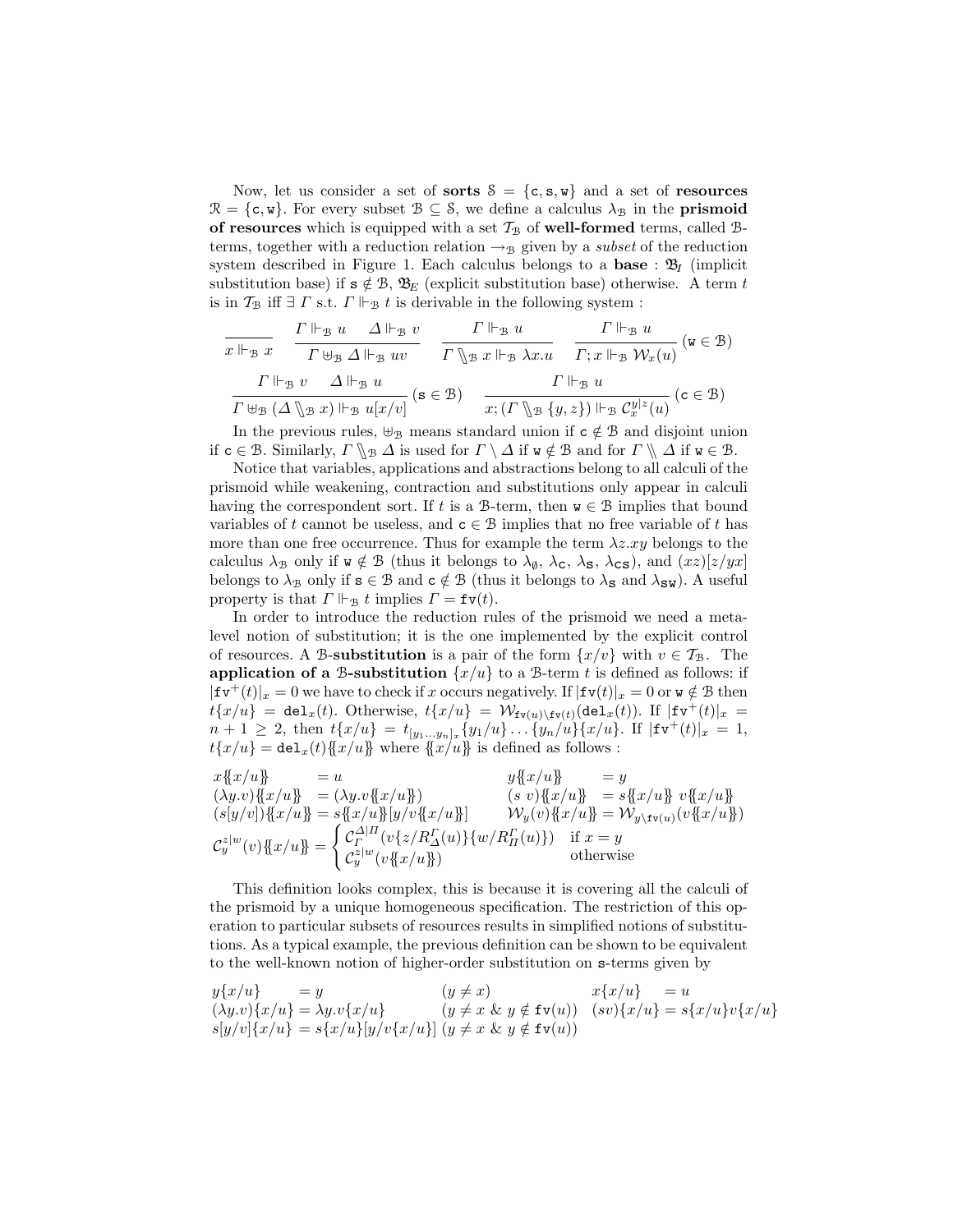We write  $t\{\overline{x}/\overline{u}\}$  for  $t\{x_1/u_1\} \ldots \{x_n/u_n\}$  when n is clear from the context. **Lemma 1.** Definitions of  $t\{x/u\}$  and  $t\{x/u\}$  are well-founded.

We now introduce the reduction system of the prismoid. In the last column of Figure 1 we use the notation  $A^+$  (resp.  $A^-$ ) to specify that the equation/rule belongs to the calculus  $\lambda_{\mathcal{B}}$  iff  $\mathcal{A} \subseteq \mathcal{B}$  (resp.  $\mathcal{A} \cap \mathcal{B} = \emptyset$ ). Thus, each calculus  $\lambda_{\mathcal{B}}$ contains only a strict subset of the reduction rules and equations in Figure 1.

All these equations and rules can be understood by means of MELL Proof-Nets reduction (see for example [9]). Most of the equations deal with associativity and commutativity of weakenings and contractions, so both left-hand and righthand side projections to Proof-Nets are the same, as those last ones tend to get rid of bureaucracy. The reduction rules can be split into four groups: the first one fires implicit/explicit substitution, the second one implements substitution by decrementing multiplicity of variables and/or performing propagation, the third one pulls weakening operators as close to the top as possible and the fourth one pushes contractions as deep as possible. The use of positive conditions (conditions on positive free variables) in some of the rules will become clear when discussing projection at the end of Section 4.

The notations  $\Rightarrow_{\mathcal{R}} \equiv_{\mathcal{E}}$  and  $\rightarrow_{\mathcal{R}\cup\mathcal{E}}$ , mean, respectively, the rewriting (resp. equivalence and rewriting modulo) relation generated by the rules  $\mathcal R$  (resp. equations  $\mathcal E$  and rules R modulo equations  $\mathcal E$ ). Similarly,  $\Rightarrow_{\mathcal B} \equiv_{\mathcal B}$  and  $\rightarrow_{\mathcal B}$  mean, respectively, the rewriting (resp. equivalence and rewriting modulo) relation generated by the rules (resp. the equations and rules modulo equations) of the calculus  $\lambda_{\mathcal{B}}$ . Thus for example  $\rightarrow_{\emptyset}$  is the relation  $\rightarrow_{\beta}$ , well-known as beta-reduction. Another example is  $\rightarrow_C$  which can also be written  $\rightarrow_{\{\beta, CL, CA_L, CA_R, CG_C\}} \cup \equiv_{\{CC_A, C_C, CC_C\}}$ . Sometimes we mix both notations to denote particular subrelations, thus for ex- $\text{ample} \rightarrow_{\mathsf{C}\setminus\beta} \text{means} \rightarrow_{\{\text{CL},\text{CA}_{\text{L}},\text{C}\text{Ac}_{\text{R}}\}} \cup \equiv_{\{ \text{CC}_{\mathcal{A}},\text{C}_{\mathcal{C}},\text{CC}_{\mathcal{C}} \}}.$ 

Among the eight calculi of the prismoid we can distinguish the  $\lambda_{\emptyset}$ -calculus, known as  $\lambda$ -calculus, and the  $\lambda_{\text{CSW}}$ -calculus, a variation of  $\lambda \text{lxr}$  [9]. Another example is  $\lambda_{\mathbf{W}}$  that can be used to keep track of all variables lost during  $\beta$ reduction :

$$
\begin{array}{ll}\n(\beta) & (\lambda x.t) \ u & \to t\{x/u\} & (\text{LW}) \ \lambda x.\mathcal{W}_y(t) \to \mathcal{W}_y(\lambda x.t) \\
(\text{AW}_1) \ \mathcal{W}_y(u)v & \to \mathcal{W}_{y\setminus \text{fv}(v)}(uv) & (\text{AW}_r) \ u\mathcal{W}_y(v) & \to \mathcal{W}_{y\setminus \text{fv}(u)}(uv) \\
(\text{WW}_c) \ \mathcal{W}_x(\mathcal{W}_y(t)) \equiv \ \mathcal{W}_y(\mathcal{W}_x(t))\n\end{array}
$$

A B-term t is in B-normal form is there is no u s.t.  $t \rightarrow_B u$ . A B-term t is said to be B-strongly normalising, written  $t \in S\mathcal{N}_B$ , iff there is no infinite  $B$ -reduction sequence starting at t.

We now state some important properties of the system, which can be shown by induction. The last one, known as *full composition*, relates explicit to implicit substitution in the substitution base.

Lemma 2 (Preservation of Well-Formed Terms by Substitution). *If*  $\Gamma \Vdash_{\mathcal{B}} t$  and  $\Delta \Vdash_{\mathcal{B}} u$  and  $x \notin \Delta$ , then  $(\Gamma \setminus x) \cup_{\mathcal{B}} \Delta \Vdash_{\mathcal{B}} t\{x/u\}$  if  $x \in \text{fv}(t)$ *and*  $\Gamma \Vdash_{\mathcal{B}} t\{x/u\}$  *otherwise.*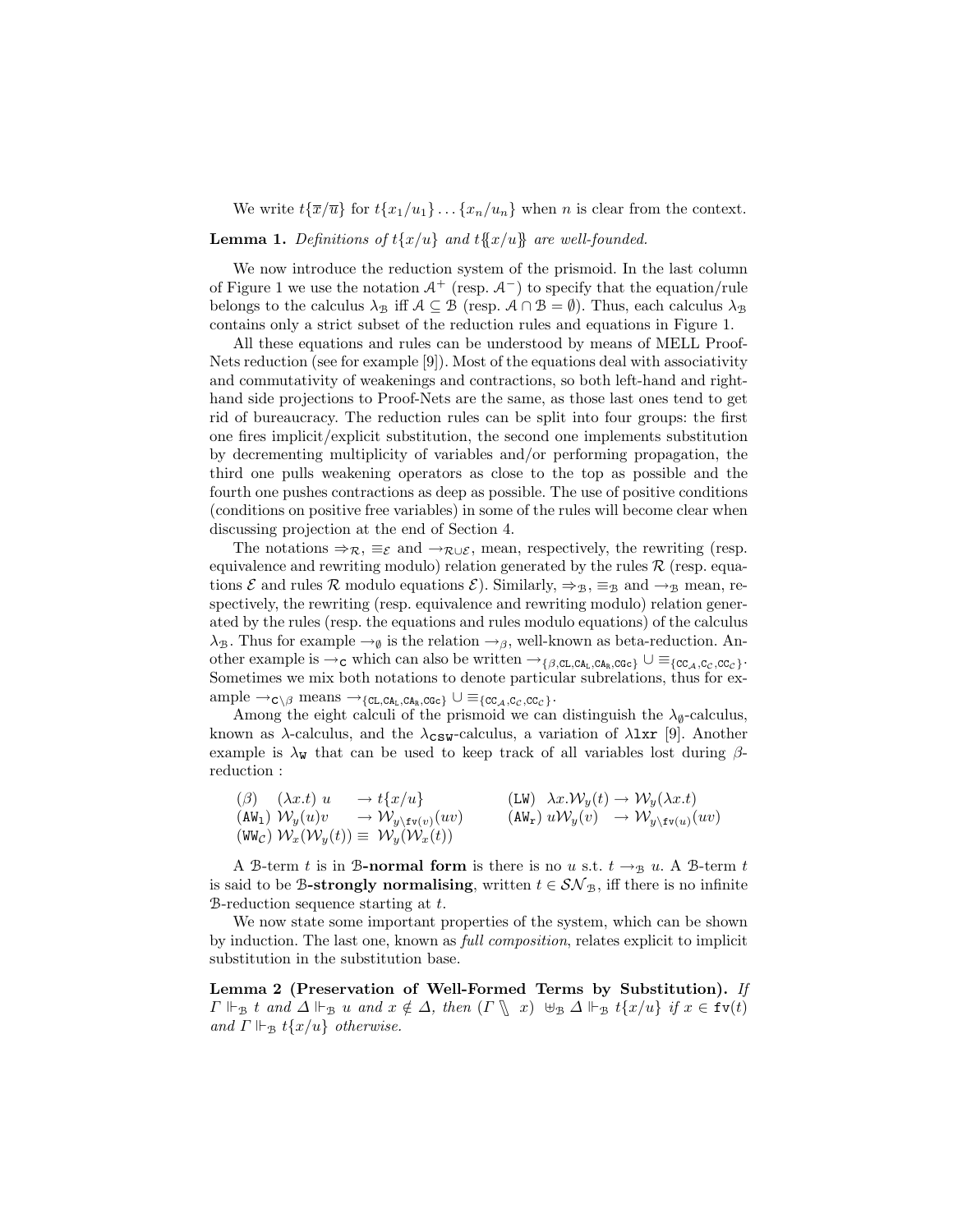| Equations:           |                                               |                                                                                                                                                                                                                                                                          |                                                      |                                     |
|----------------------|-----------------------------------------------|--------------------------------------------------------------------------------------------------------------------------------------------------------------------------------------------------------------------------------------------------------------------------|------------------------------------------------------|-------------------------------------|
| $(CC_{\mathcal{A}})$ | $\mathcal{C}^{x z}_w(\mathcal{C}^{y p}_x(t))$ | $\equiv \mathcal{C}_w^{x y}(\mathcal{C}_x^{z p}(t))$                                                                                                                                                                                                                     |                                                      | $\mathtt{c}^+$                      |
| $(c_{\mathcal{C}})$  | $\mathcal{C}_x^{y z}(t)$                      | $\equiv \mathcal{C}_x^{z y}(t)$                                                                                                                                                                                                                                          |                                                      | $\mathtt{c}^+$                      |
| (CC <sub>C</sub> )   |                                               | $\mathcal{C}_{x'}^{y' z'}(\mathcal{C}_x^{y z}(t)) \equiv \mathcal{C}_x^{y z}(\mathcal{C}_{x'}^{y' z'}(t))$                                                                                                                                                               | $x \neq y', z' \& x' \neq y, z$                      | $\mathtt{c}^+$                      |
| $(WW_C)$             | $\mathcal{W}_x(\mathcal{W}_y(t))$             | $\equiv \mathcal{W}_y(\mathcal{W}_x(t))$                                                                                                                                                                                                                                 |                                                      | $\mathtt{w}^+$                      |
| $(SS_C)$             | t[x/u][y/v]                                   | $\equiv t[y/v][x/u]$                                                                                                                                                                                                                                                     | $y \notin \texttt{fv}(u) \& x \notin \texttt{fv}(v)$ | $\mathtt{s}^+$                      |
| Rules:               |                                               |                                                                                                                                                                                                                                                                          |                                                      |                                     |
| $(\beta)$            | $(\lambda x.t) u$                             | $\rightarrow t\{x/u\}$                                                                                                                                                                                                                                                   |                                                      | $\mathsf{s}^-$                      |
| (B)                  | $(\lambda x.t) u$                             | $\rightarrow t[x/u]$                                                                                                                                                                                                                                                     |                                                      | $\mathtt{s}^+$                      |
|                      |                                               |                                                                                                                                                                                                                                                                          |                                                      | $\mathbf{s}^+$                      |
| (V)<br>(SGc)         | x[x/u]                                        | $\rightarrow u$<br>$\rightarrow t$                                                                                                                                                                                                                                       | $x \notin \texttt{fv}(t)$                            | $s^+$ & $v^-$                       |
| (SDup)               | t[x/u]<br>t[x/u]                              | $\rightarrow t_{[y]_x}[x/u][y/u]$                                                                                                                                                                                                                                        | $ \texttt{fv}^{+}(t) _x > 1 \& y$ fresh              | $\mathtt{s}^{+}$ & $\mathtt{c}^{-}$ |
| (SL)                 | $(\lambda y.t)[x/u]$                          | $\rightarrow \lambda y.t[x/u]$                                                                                                                                                                                                                                           |                                                      | $\mathbf{s}^+$                      |
| $(SA_L)$             | $(t\ v)[x/u]$                                 | $\rightarrow t[x/u]$ v                                                                                                                                                                                                                                                   | $x \notin \texttt{fv}(v)$                            | $\mathtt{s}^+$                      |
| $(SA_R)$             | $(t\ v)[x/u]$                                 | $\rightarrow t \ v[x/u]$                                                                                                                                                                                                                                                 | $x \notin \texttt{fv}(t)$                            | $\tt s^+$                           |
| (SS)                 | t[x/u][y/v]                                   | $\rightarrow t[x/u[y/v]]$                                                                                                                                                                                                                                                | $y \in \texttt{fv}^+(u) \setminus \texttt{fv}(t)$    | $\tt s^+$                           |
| $(SW_1)$             | $\mathcal{W}_x(t)[x/u]$                       | $\rightarrow$ $\mathcal{W}_{\text{fv}(u)\setminus \text{fv}(t)}(t)$                                                                                                                                                                                                      |                                                      | $(sw)^+$                            |
| (SW <sub>2</sub> )   | $\mathcal{W}_y(t)[x/u]$                       | $\rightarrow$ $\mathcal{W}_{y \setminus \text{fv}(u)}(t[x/u])$                                                                                                                                                                                                           | $x \neq y$                                           | $(sv)^+$                            |
| (LW)                 | $\lambda x. \mathcal{W}_y(t)$                 | $\rightarrow$ $\mathcal{W}_y(\lambda x.t)$                                                                                                                                                                                                                               | $x \neq y$                                           | $\mathtt{w}^+$                      |
| $(AW_1)$             | $\mathcal{W}_y(u)$ v                          | $\rightarrow W_{y\setminus \text{fv}(v)}(u\ v)$                                                                                                                                                                                                                          |                                                      | $\mathtt{w}^+$                      |
| $(AW_r)$             | $u \mathcal{W}_y(v)$                          | $\rightarrow$ $\mathcal{W}_{y \setminus \text{fv}(u)}(u \ v)$                                                                                                                                                                                                            |                                                      | $\mathtt{w}^+$                      |
| (SW)                 | $t[x/\mathcal{W}_y(u)]$                       | $\rightarrow$ $\mathcal{W}_{y \setminus \texttt{fv}(t)}(t[x/u])$                                                                                                                                                                                                         |                                                      | $(sv)^+$                            |
|                      |                                               |                                                                                                                                                                                                                                                                          |                                                      |                                     |
| (SCa)                |                                               |                                                                                                                                                                                                                                                                          |                                                      | $(cs)^+$                            |
|                      |                                               | $\mathcal{C}^{y z}_x(t)[x/u] \quad \to \mathcal{C}^{\Delta H}_\varGamma(t[y/R^{\varGamma}_\varDelta(u)][z/R^{\varGamma}_\varPi(u)]) \begin{cases} y,z \in \mathtt{fv}^+(t) \\ \varGamma = \mathtt{fv}(u) \\ \varDelta \text{ and } \varPi \text{ are fresh} \end{cases}$ |                                                      |                                     |
| CL)                  | $\mathcal{C}^{y z}_w(\lambda x.t)$            | $\rightarrow \lambda x. \mathcal{C}_w^{y z}(t)$                                                                                                                                                                                                                          |                                                      | $\mathtt{c}^+$                      |
| $(CA_L)$             | $\mathcal{C}_w^{y z}(t u)$                    | $\rightarrow \mathcal{C}_w^{y z}(t)$ u                                                                                                                                                                                                                                   | $y, z \notin \texttt{fv}(u)$                         | $\mathtt{c}^+$                      |
| $(CA_R)$             | $\mathcal{C}_w^{y z}(t u)$                    | $\rightarrow t C_w^{y z}(u)$                                                                                                                                                                                                                                             | $y, z \notin \texttt{fv}(t)$                         | $\mathtt{c}^+$                      |
| (CS)                 | $\mathcal{C}_w^{y z}(t[x/u])$                 | $\rightarrow t[x/\mathcal{C}_w^{y z}(u)]$                                                                                                                                                                                                                                | $y, z \in \texttt{fv}^+(u)$                          | $(cs)^+$                            |
| (SCb)                | $\mathcal{C}_w^{y z}(t)[x/u]$                 | $\rightarrow \mathcal{C}_w^{y z}(t[x/u])$                                                                                                                                                                                                                                | $x \neq w \& y, z \notin \texttt{fv}(u)$             | $(cs)^+$                            |
| $(CW_1)$             | $\mathcal{C}_w^{y z}(\mathcal{W}_y(t))$       | $\rightarrow R_w^z(t)$                                                                                                                                                                                                                                                   |                                                      | $(cw)^+$                            |
| (CW <sub>2</sub> )   | $\mathcal{C}_w^{y z}(\mathcal{W}_x(t))$       | $\rightarrow \mathcal{W}_x(\mathcal{C}_w^{y z}(t))$                                                                                                                                                                                                                      | $x \neq y, z$                                        | $(cw)^+$                            |
| (CGc)                | $\mathcal{C}^{y z}_w(t)$                      | $\rightarrow R_w^z(t)$                                                                                                                                                                                                                                                   | $y \notin \texttt{fv}(t)$                            | $c^+\&$ $v^-$                       |

Fig. 1. The reduction rules and equations of the prismoid

Lemma 3 (Preservation of Well-Formed Terms by Reduction). *If*  $\Gamma \Vdash_{\mathcal{B}}$  $t$  and  $t \to_{\mathcal{B}} u$ , then  $\exists \Delta \subseteq \Gamma$  *s.t.*  $\Delta \Vdash_{\mathcal{B}} u$ . Moreover  $\mathsf{w} \in \mathcal{B}$  implies  $\Delta = \Gamma$ .

**Lemma 4 (Full Composition).** Let  $t[\overline{y}/\overline{v}] \in \mathcal{T}_{\mathcal{B}}$  be a term having independent *substitutions*  $[\overline{y}/\overline{v}]$ *. Then*  $t[\overline{y}/\overline{v}] \rightarrow_B^* t{\overline{y}/\overline{v}}$ *.*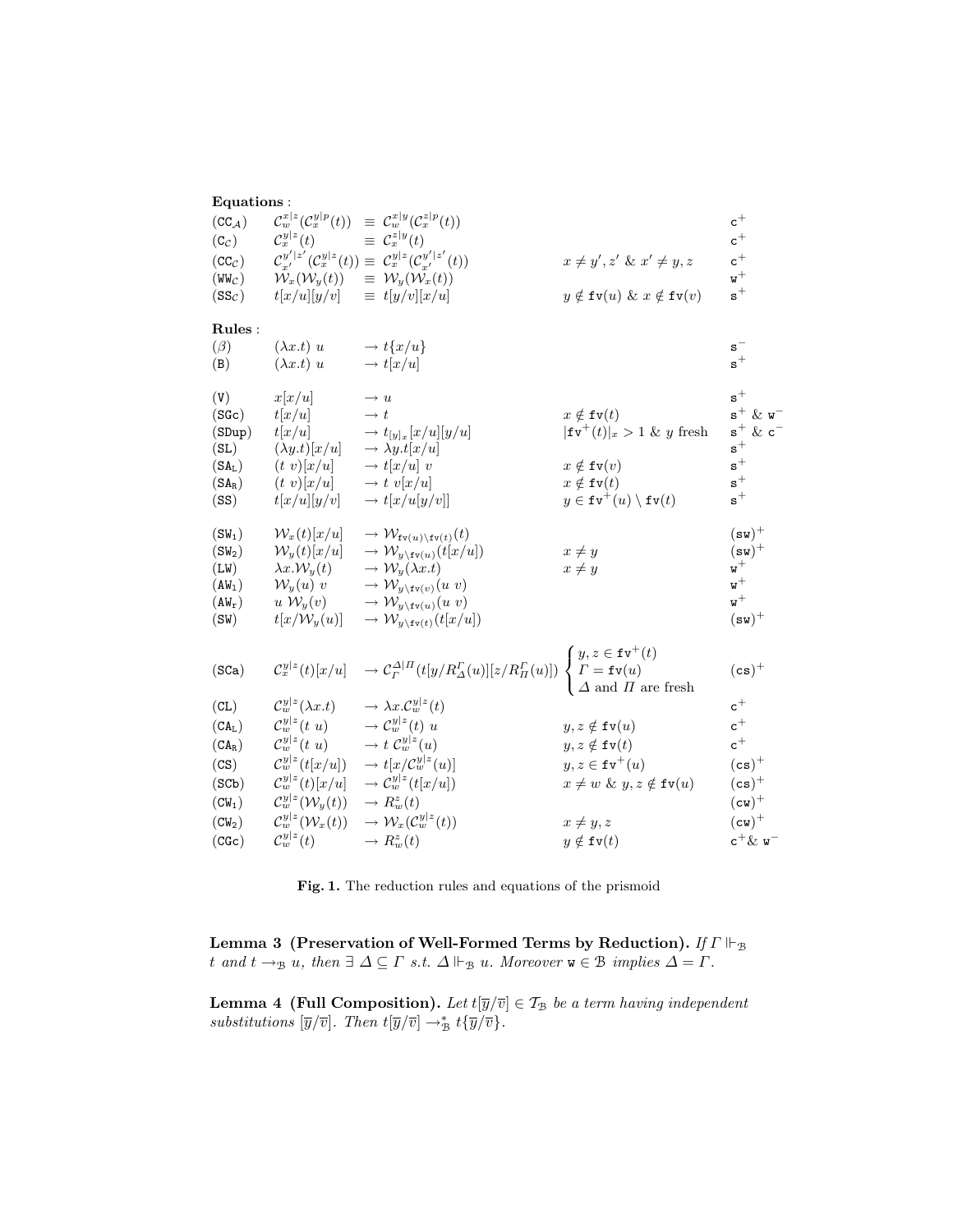### 3 Adding Resources

This section is devoted to the simulation of the  $\lambda_{\emptyset}$ -calculus into richer calculi having more resources. The operation is only defined in base  $\mathfrak{B}_I$ . We consider the function  $AR_B(.) : T_{\emptyset} \mapsto T_B$  for  $B \subseteq \mathcal{R}$  which enriches a  $\lambda_{\emptyset}$ -term in order to fulfill the constraints needed to be a B-term.

$$
AR_{\mathcal{B}}(x) = x
$$
  
\n
$$
AR_{\mathcal{B}}(\lambda x.t) =\begin{cases} \lambda x.\mathcal{W}_{x}(AR_{\mathcal{B}}(t)) & w \in \mathcal{B} \& x \notin \text{fv}(t) \\ \lambda x.AR_{\mathcal{B}}(t) & \text{otherwise} \end{cases}
$$
  
\n
$$
AR_{\mathcal{B}}(t u) =\begin{cases} C_{\Gamma}^{\Delta|I}(R_{\Delta}^{\Gamma}(AR_{\mathcal{B}}(t))R_{\Pi}^{\Gamma}(AR_{\mathcal{B}}(u))) & c \in \mathcal{B} \& T = \text{fv}(t) \cap \text{fv}(u) \& \Delta, \Pi \text{ fresh} \\ AR_{\mathcal{B}}(t) & \text{otherwise} \end{cases}
$$

For example, adding resource c (resp. w) to  $t = \lambda x.yy$  gives  $\lambda x. \mathcal{C}_y^{y_1|y_2}(y_1y_2)$ (resp.  $\lambda x. \mathcal{W}_x(yy)$ ), while adding both of them gives  $\lambda x. \mathcal{W}_x(\mathcal{C}_y^{y_1|y_2}(y_1y_2)).$ 

We now need to establish the relation between  $AR_B()$  and implicit substitution.

**Lemma 5.** *Let*  $t, u \in \mathcal{T}_{\emptyset}$ *. Then* 

- If 
$$
c \notin B
$$
, then  $AR_B(t)\{x/AR_B(u)\} = AR_B(t\{x/u\})$ .  
\n- If  $c \in B$ , then  $C_T^{\Delta|H}(R_{\Delta}^{\Gamma}(AR_B(t))\{x/R_{\Pi}^{\Gamma}(AR_B(u))\}) \rightarrow_B^* AR_B(t\{x/u\})$ , where  $\Gamma = (\text{fv}(t) \setminus x) \cap \text{fv}(u)$  and  $\Delta, \Pi$  are fresh sets of variables.

*Proof.* By induction on t.

**Theorem 1.** Let  $t \in \mathcal{T}_{\emptyset}$  such that  $t \to_{\beta} t'$ .

- If 
$$
\mathbf{w} \in \mathcal{B}
$$
, then  $\mathbf{AR}_{\mathcal{B}}(t) \to_{\mathcal{B}}^+ \mathcal{W}_{\mathbf{f}\mathbf{v}(t)\setminus \mathbf{f}\mathbf{v}(t')}(\mathbf{AR}_{\mathcal{B}}(t')).$   
- If  $\mathbf{w} \notin \mathcal{B}$ , then  $\mathbf{AR}_{\mathcal{B}}(t) \to_{\mathcal{B}}^+ \mathbf{AR}_{\mathcal{B}}(t').$ 

*Proof.* By induction on the reduction relation  $\rightarrow$ <sub>β</sub> using Lemma 5.

While Theorem 1 states that adding resources to  $\lambda_{\emptyset}$ -calculus is well behaved, this does not necessarily hold for *any* arbitrary calculus of the prismoid. Thus for example, what happens when the  $\lambda_{\mathbf{S}}$ -calculus is enriched with resource w? Is it possible to simulate each s-reduction step by a sequence of sw-reduction steps?

Unfortunately the answer is no: we have  $t_1 = (x \ y) [z/v] \rightarrow_S x \ y [z/v] = t_2$ but  $AR_w(t_1) = \mathcal{W}_z(x, y)[z/v] \nightharpoonup_{\text{SW}} x \mathcal{W}_z(y)[z/v] = AR_w(t_2)$ . Indeed, a reduction step of the form  $W_z(x, y) \to x W_z(y)$  would be needed for that to hold, but its MELL Proof-Nets interpretation would give a rule pushing a weakening inside a box, which is known to be ill-typed.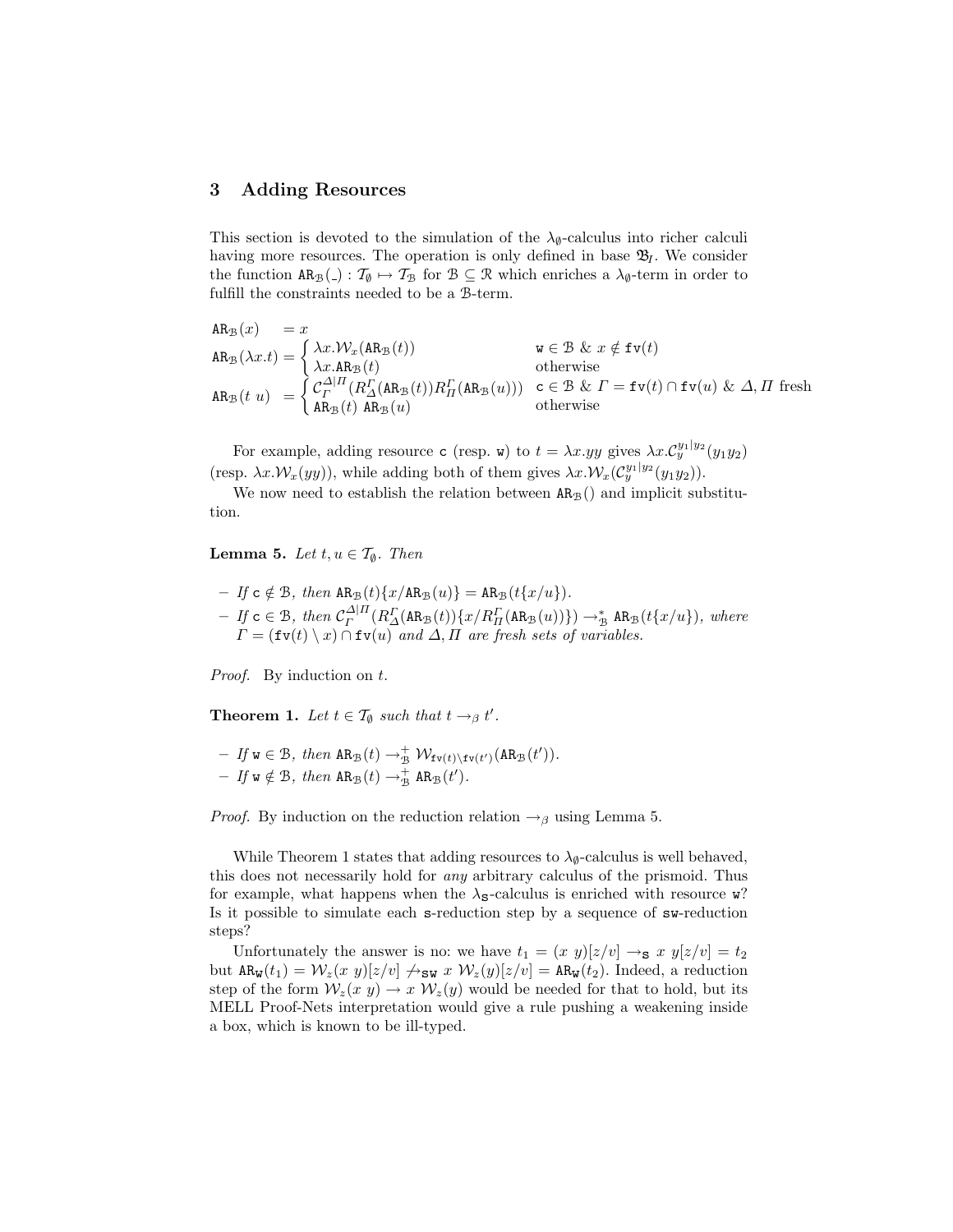### 4 Removing Resources

In this section we give a mechanism to remove resources, that is, to change the status of weakening and/or contraction from explicit to implicit. This is dual to the operation allowing to add resources to terms presented in Section 3. Whereas adding is only defined within the resources base (and only from  $\lambda_{\emptyset}$ calculus), removing is defined in both bases. Notice that it does not relate them. Removing is done not only on the level of (static) terms but also on (dynamic) reduction. Thus for example, removing is able to translate any  $csw$ -reduction sequence into a B-reduction sequence, for any  $B \in \{s, cs, sw\}.$ 

Given two lists of variables  $\Gamma = y_1 \dots y_n$  (with all  $y_i$  distinct) and  $\Delta =$  $z_1 \ldots z_n$ , then  $\Gamma_{\Delta}(y)$  is y if  $y \notin \Gamma$ , or  $z_i$  if  $y = y_i$  for some i. The **collapsing** function of a term without contractions is then defined as follows:

$$
\begin{array}{lll}\mathbf{S}_{\Delta}^{\varGamma}(y) & =\varGamma_{\Delta}(y) & \mathbf{S}_{\Delta}^{\varGamma}(\lambda y.u) & =\lambda y.\mathbf{S}_{\Delta}^{\varGamma}(u) & (y \notin \varGamma) \\
\mathbf{S}_{\Delta}^{\varGamma}(uv) & =\mathbf{S}_{\Delta}^{\varGamma}(u)\mathbf{S}_{\Delta}^{\varGamma}(v) & \mathbf{S}_{\Delta}^{\varGamma}(u[y/v]) & =\mathbf{S}_{\Delta}^{\varGamma}(u)[y/\mathbf{S}_{\Delta}^{\varGamma}(v)] & (y \notin \varGamma) \\
& & & & & \\
\mathbf{S}_{\Delta}^{\varGamma}(\mathcal{W}_{y}(v)) & =\begin{cases} \mathbf{S}_{\Delta}^{\varGamma}(v) & \text{if } \varGamma(y) \in \mathbf{fv}(\mathbf{S}_{\Delta}^{\varGamma}(v)) \\
\mathcal{W}_{y}(\mathbf{S}_{\Delta}^{\varGamma}(v)) & \text{if } \varGamma(y) \notin \mathbf{fv}(\mathbf{S}_{\Delta}^{\varGamma}(v))\n\end{cases}\n\end{array}
$$

This function renames the variables of a term in such a way that every occurrence of  $\mathcal{W}_x(t)$  in the term implies  $x \notin \text{fv}(t)$ . Thus for example  $\mathbf{S}_{x,x}^{y,z}(\mathcal{W}_y(\mathcal{W}_z(x))) = x$ .

The function  $RR_b(.) : \mathcal{T}_{\mathcal{B}} \mapsto \mathcal{T}_{\mathcal{B}\setminus b}$  removes  $b \in \mathcal{R}$  from a  $\mathcal{B}$ -term.

$$
\begin{array}{ll} \mbox{RR}_{\mathbf{b}}(x) &= x & \mbox{RR}_{\mathbf{b}}(t[x/u]) = \mbox{RR}_{\mathbf{b}}(t)[x/\mbox{RR}_{\mathbf{b}}(u)] \\ \mbox{RR}_{\mathbf{b}}(\lambda x.t) &= \lambda x.\mbox{RR}_{\mathbf{b}}(t) & \mbox{RR}_{\mathbf{b}}(\mathcal{W}_x(t)) = \begin{cases} \mbox{RR}_{\mathbf{b}}(t) \\ \mathcal{W}_x(\mbox{RR}_{\mathbf{b}}(t)) & \mbox{if $\mathbf{b} = \mathbf{w}$} \\ \mathcal{W}_x(\mbox{RR}_{\mathbf{b}}(t)) & \mbox{if $\mathbf{b} \neq \mathbf{w}$} \end{cases} \\ \mbox{RR}_{\mathbf{b}}(t|u) &= \mbox{RR}_{\mathbf{b}}(t) \mbox{RR}_{\mathbf{b}}(u) & \mbox{RR}_{\mathbf{b}}(\mathcal{C}_x^{y|z}(t)) = \begin{cases} \mbox{S}_{x,x}^{y,z}(\mbox{RR}_{\mathbf{b}}(t)) & \mbox{if $\mathbf{b} = \mathbf{c}$} \\ \mbox{C}_{x}^{y|z}(\mbox{RR}_{\mathbf{b}}(t)) & \mbox{if $\mathbf{b} \neq \mathbf{c}$} \end{cases} \end{array}
$$

Let A range over  $\mathcal{P}(\mathcal{R})$  , then  $RR_A(t)$  is  $RR_b(t)$  if  $\mathcal{A} = \{b\}$  , the identity if  $\mathcal{A} = \emptyset$ , and  $RR_{\mathbf{C}}(RR_{\mathbf{W}}(t)) = RR_{\mathbf{W}}(RR_{\mathbf{C}}(t))$  otherwise.

### Lemma 6. Let  $t, u \in \mathcal{T}_{\mathcal{B}}$ . Let  $b \in \mathcal{R}$ . Then  $RR_b(t\{x/u\}) = RR_b(t)\{x/RR_b(u)\}$ .

Calculi of the prismoid include rules/equations to handle substitution but also other rules/equations to handle resources  $\{c, w\}$ . Moreover, implicit (resp. explicit) substitution is managed by the  $\beta$ -rule (resp. the whole system s). We can then split any reduction step  $\rightarrow_B$  in two different parts: one for (implicit or explicit) substitution, which can be *s*trictly projected into itself, and another one for weakening and contraction, which can also be projected into a more subtle way given by the following statement.

**Theorem 2.** Let  $A \subseteq \mathcal{R}$  such that  $A \subseteq \mathcal{B}$  and let  $t \in \mathcal{T}_{\mathcal{B}}$ . If  $t \equiv_{\mathcal{B}} u$ , then  $RR_{\mathcal{A}}(t) \equiv_{\mathcal{B} \setminus \mathcal{A}} RR_{\mathcal{A}}(u)$ *. Otherwise, we sum up in the following array :* 

|              | $t \Rightarrow_{\beta} u$                       | $RR_{\mathcal{A}}(t) \rightarrow_{\beta}^{+} RR_{\mathcal{A}}(u)$                                                                        | $\epsilon$ | $t \Rightarrow S$ u | $ RR_{\mathcal{A}}(t)\rightarrow_{\mathbf{S}}^{+}RR_{\mathcal{A}}(u) $                                                                                                                                                                                                                          |
|--------------|-------------------------------------------------|------------------------------------------------------------------------------------------------------------------------------------------|------------|---------------------|-------------------------------------------------------------------------------------------------------------------------------------------------------------------------------------------------------------------------------------------------------------------------------------------------|
| $\ast$<br>UΩ | $ t \Rightarrow_{\mathcal{B}\setminus\beta} u $ | $\left \text{RR}_{\mathcal{A}}(t) \rightarrow_{\mathcal{B} \backslash \beta \backslash \mathcal{A}}^* \text{RR}_{\mathcal{A}}(u)\right $ |            |                     | $\biguplus_{\mathbf{a}}^{\mathbf{U}}\Bigg t \Rightarrow_{\mathcal{B}\backslash\mathbf{S}} u \frac{\mathsf{RR}_{\mathcal{A}}(t) \rightarrow_{\mathcal{B}\backslash\mathbf{S}\backslash\mathcal{A}}^* \mathsf{RR}_{\mathcal{A}}(u)}{\mathsf{RR}_{\mathcal{B}}(t) = \mathsf{RR}_{\mathcal{B}}(u)}$ |
|              |                                                 | $\mathbb{R}_{\mathcal{B}}(t) = \mathbb{R}\overline{\mathcal{B}_\mathcal{B}(u)}$                                                          |            |                     |                                                                                                                                                                                                                                                                                                 |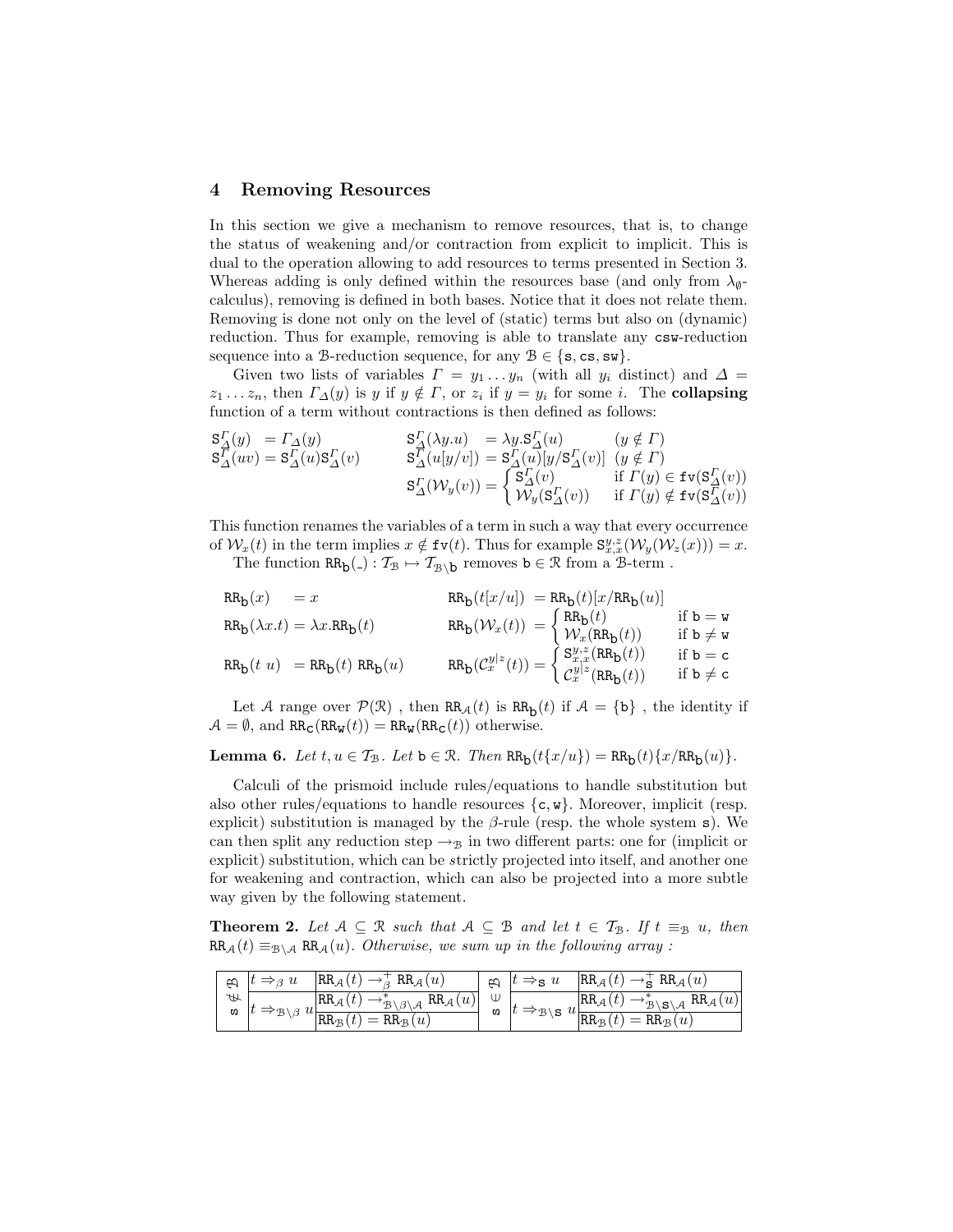*Proof.* By induction on the reduction relation using Lemma 6. For the points involving RR<sub>A</sub>(-), one can first consider the case where  $A = \{b\}$ , with  $b \in \mathcal{R}$ . Then the general result follows from two successive applications of the simpler property.

It is now time to discuss the need of positive conditions (conditions involving positive free variables) in the specification of the reduction rules of the prismoid. For that, let us consider a relaxed form of  $SS_1 : t[x/u][y/v] \to t[x/u[y/v]]$  if  $y \in$  $f(v(u) \setminus fv(t)$  (instead of  $y \in fv^+(u) \setminus fv(t)$ )

The need of the condition  $y \in \text{fv}(u)$  is well-known [4], otherwise PSN does not hold. The need of the condition  $y \notin \text{fv}(t)$  is also natural if one wants to preserve well-formed terms. Now, the reduction step  $t_1 = x[x/\mathcal{W}_y(z)][y/y'] \rightarrow_{ss_1}$  $x[x/\mathcal{W}_y(z)[y/y']]=t_2$  in the calculus with resources  $\{s, w\}$  cannot be projected into  $RR_w(t_1) = x[x/z][y/y'] \rightarrow_{ss_1} x[x/z[y/y']] = RR_w(t_2)$  since  $y \notin \text{fv}(z)$ . Similar examples can be given to justify positive conditions in rules SDup, SCa and CS.

**Lemma 7.** Let  $t \in \mathcal{T}_{\emptyset}$  and let  $\mathcal{A} \subseteq \mathcal{R}$ . Then  $RR_{\mathcal{A}}(AR_{\mathcal{A}}(t)) = t$ .

*Proof.* By induction on t.

The following property states that administration of weakening and/or contraction is terminating in any calculus. The proof can be done by interpreting reduction steps by a strictly decreasing arithmetical measure.

**Lemma 8.** *If*  $s \notin B$ *, then the reduction relation*  $\rightarrow_{B \setminus \beta}$  *is terminating. If*  $s \in B$ *, then the reduction relation*  $\rightarrow_{\mathcal{B}\setminus\mathbf{S}}$  *is terminating.* 

We conclude this section by relating adding and removing resources :

**Corollary 1.** Let  $\emptyset \neq A \subseteq \mathbb{R}$ . The unique A-normal form of  $t \in \mathcal{T}_A$  is  $AR_A(RR_A(t))$  $if \ w \notin A$ *, and*  $W_{\text{fv}(t) \setminus \text{fv}(RR_{\mathcal{A}}(t))}(AR_{\mathcal{A}}(RR_{\mathcal{A}}(t)))$  *if*  $w \in A$ *.* 

*Proof.* – Suppose  $w \in A$ . Termination of  $\rightarrow_A$  (Lemma 8) implies that there is t' in A-normal form such that  $t \to_{\mathcal{A}}^* t'$ . We have  $f v(t) = f v(t')$  by Lemma 3 and  $RR_A(t) = RR_A(t')$  by Theorem 2. For t' in A-normal form,  $t' \equiv_A \mathcal{W}_{\text{fv}(t')\setminus \text{fv}(\text{RR}_{\mathcal{A}}(t'))}(\text{AR}_{\mathcal{A}}(\text{RR}_{\mathcal{A}}(t')))$  holds (a simple induction). Hence,  $t' \equiv_A \mathcal{W}_{\text{fv}(t)\setminus \text{fv}(RR_A(t))}(AR_A(RR_A(t)))$ . To show uniqueness, let us consider two A-normal forms  $t'_1$  and  $t'_2$  of t. By the previous remark, both  $t'_1$  and  $t'_2$ are congruent to  $W_{f_{\mathbf{v}(t)}\setminus f_{\mathbf{v}(RR_A(t))}}(AR_A(RR_A(t)))$  which concludes the proof. The case  $w \notin A$  is very similar.

### 5 Preservation of β-Strong Normalisation

We now show PSN for all the calculi of the prismoid. The proof will be split in two different subcases, one for each base. This dissociation comes from the fact that redexes are erased by  $\beta$ -reduction in base  $\mathfrak{B}_I$  while they are erased by SGc and/or  $SW_1$ -reduction in base  $\mathfrak{B}_E$ . To achieve this, we relate the two bases with a function which add sorts  $AS_B(.) : T_{\emptyset} \mapsto T_B$  with  $B \subseteq S$  and defined as  $\text{AS}_{\mathcal{B}}(t) = \text{AR}_{\mathcal{B}\backslash \mathcal{S}}(t)$ . Adding sort s to a term does not change it but only the rules and equations which are associated to it.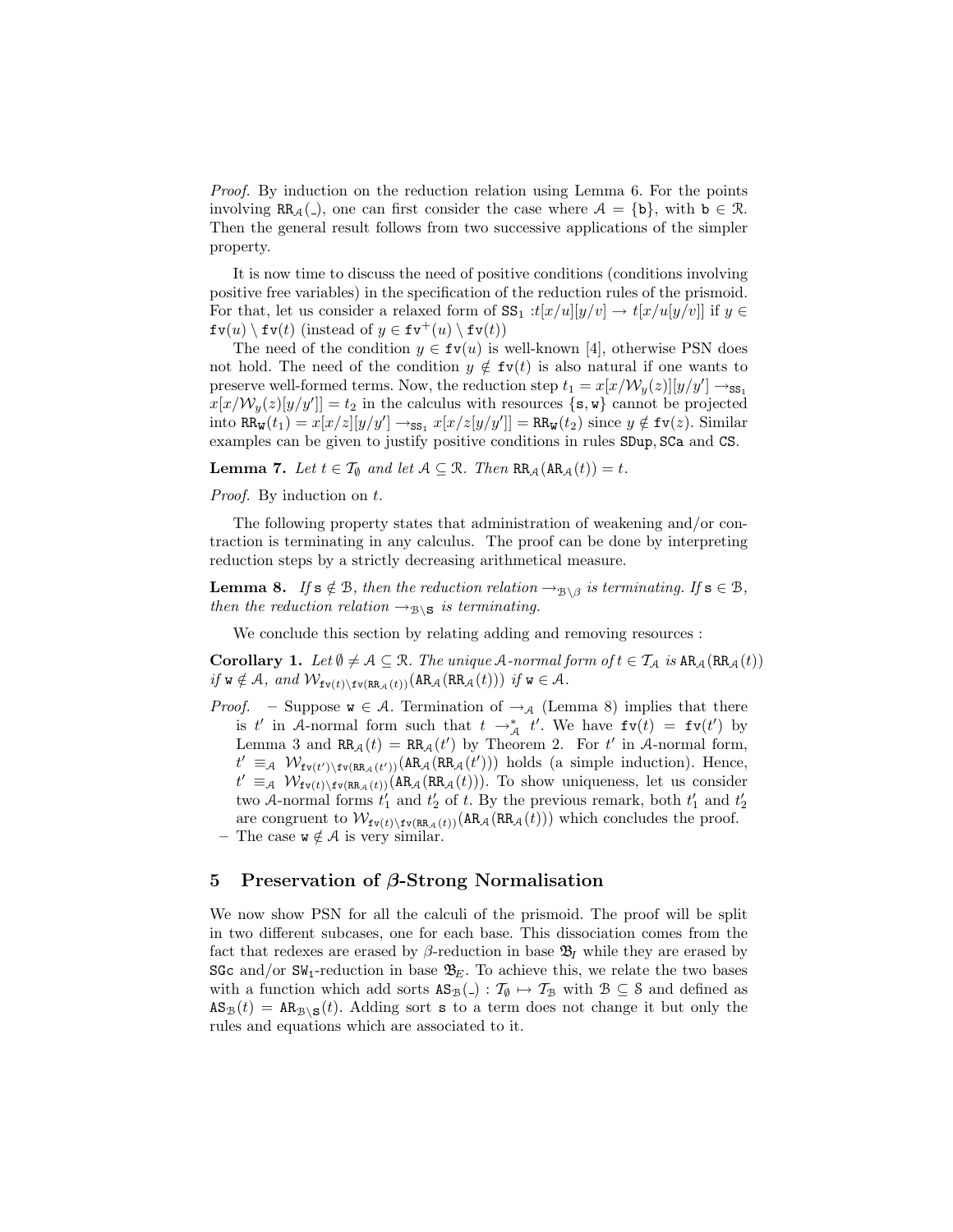**Theorem 3 (PSN for the prismoid).** *Let*  $B \subseteq S$ *. If*  $t \in \mathcal{T}_{\emptyset}$  &  $t \in \mathcal{SN}_{\emptyset}$ *, then*  $AS_{\mathcal{B}}(t) \in \mathcal{SN}_{\mathcal{B}}$ .

*Proof.* There are tree cases, one for  $\mathfrak{B}_I$  and two subcases for  $\mathfrak{B}_E$ .

- Suppose  $s \notin \mathcal{B}$ . We first show that  $u \in \mathcal{T}_{\mathcal{B}} \& \mathbb{R}R_{\mathcal{B}}(u) \in \mathcal{SN}_{\emptyset}$  imply  $u \in \mathcal{SN}_{\mathcal{B}}$ . For that we apply Theorem 6 in the appendix with  $A_1 = \rightarrow_{\beta}$ ,  $A_2 = \rightarrow_{\mathcal{B}\setminus\beta}$ ,  $A = \rightarrow_{\beta}$  and  $\mathcal{R} = RR_{\beta}(.),$  using Theorem 2 and Lemma 8. Now, take  $u = AR_B(t)$ . Then  $RR_B(AR_B(t)) =_{L.7} t \in \mathcal{SN}_{\emptyset}$  by hypothesis. We
- thus conclude  $AR_{\mathcal{B}}(t) \in \mathcal{SN}_{\mathcal{B}}$  as desired. – Suppose  $\mathcal{B} = \{\mathbf{s}\}\$ . The proof of  $AR_{\mathbf{s}}(t) = t \in \mathcal{SN}_{\mathbf{s}}$  follows a modular proof
- technique to show PSN of calculi with full composition which is completely developed in [8]. Details concerning the **s**-calculus can be found in [18].
- Suppose  $\mathbf{s} \in \mathcal{B}$ . Then  $\mathcal{B} = \{\mathbf{s}\}\cup\mathcal{A}$ . We show that  $u \in \mathcal{T}_{\mathcal{B}}$  & RR<sub>A</sub> $(u) \in \mathcal{SN}_{\mathbf{S}}$ imply  $u \in S\mathcal{N}_{\mathcal{B}}$ . For that we apply Theorem 6 in the appendix with  $A_1 = \rightarrow_S$ ,  $A_2 = \rightarrow_{\mathcal{B}} S$ ,  $A = \rightarrow_S$  and  $\mathcal{R} = RR_A(.)$ , using Theorem 2 and Lemma 8. Now, take  $u = \text{AS}_{\mathcal{B}}(t)$ . We have  $\text{RR}_{\mathcal{A}}(\text{AS}_{\mathcal{B}}(t)) = \text{RR}_{\mathcal{A}}(\text{AR}_{\mathcal{A}}(t)) =_{L.7} t \in$  $\mathcal{SN}_{\emptyset}$  by hypothesis and  $t \in \mathcal{SN}_{\mathbf{S}}$  by the previous point. We thus conclude  $AS_{\mathcal{B}}(t) \in \mathcal{SN}_{\mathcal{B}}$  as desired.

### 6 Confluence

Confluence of each calculus of the prismoid is based on that of the  $\lambda_{\emptyset}$ -calculus [3]. Thus, for any  $A \subseteq \mathcal{R}$ , consider  $\mathbf{xc} : \mathcal{T}_{\{\mathbf{S}\}\cup\mathcal{A}} \mapsto \mathcal{T}_{\mathcal{A}}$  which replaces explicit by implicit substitution.

| $xc(y) = y$ |                                                                      | $\operatorname{xc}(\mathcal{W}_y(t)) = \mathcal{W}_y(\operatorname{xc}(t))$   |
|-------------|----------------------------------------------------------------------|-------------------------------------------------------------------------------|
|             | $\operatorname{xc}(t\ u) = \operatorname{xc}(t)\operatorname{xc}(u)$ | $xc(\mathcal{C}_y^{y_1 y_2}(t)) = \mathcal{C}_y^{y_1 y_2}(xc(t))$             |
|             | $\mathrm{xc}(\lambda y.t) = \lambda y.\mathrm{xc}(t)$                | $\operatorname{xc}(t[y/u]) = \operatorname{xc}(t)\{y/\operatorname{xc}(u)\}\$ |

 $RR_B(\mathbf{xc}(t))$  would be the dual of  $AS_B(t)$  if properties similar to Lemma 7 and Corollary 1 were true which is not the case.

**Lemma 9.** Let  $t \in \mathcal{T}_{\mathcal{B}}$ . Then  $a)$   $t \to_{\mathcal{B}}^*$   $\mathbf{xc}(t)$ ,  $b)$  RR<sub>B\S</sub>( $\mathbf{xc}(t)$ ) =  $\mathbf{xc}(RR_{\mathcal{B}\setminus\mathbf{S}}(t))$ . *c)* if  $t \to s$  u, then  $\operatorname{xc}(t) \to s$   $\operatorname{xc}(u)$ .

*Proof.* The first and the second property are shown by induction on t using, respectively, Lemmas 4 and 6. The third property is shown by induction on  $t \rightarrow$ s u using the simplified (but equivalent) notion of substitution on s-terms given in Section 2.

#### Theorem 4. *All the languages of the prismoid are confluent.*

*Proof.* Let  $t \to_B t_1$  and  $t \to_B t_2$ . We remark that  $B = A$  or  $B = \{s\} \cup A$ , with  $A \subseteq \mathcal{R}$ . We have  $RR_{\mathcal{A}}(t) \rightarrow_{\mathcal{B} \setminus \mathcal{A}}^* RR_{\mathcal{A}}(t_i)$  (i=1,2) by Theorem 2;  $xc(RR_{\mathcal{A}}(t)) \rightarrow_{\beta}^*$  $xc(RR_A(t_i))$  (i=1,2) by Lemma 9; and  $xc(RR_A(t_i)) \rightarrow^*_{\beta} t_3$  (i=1,2) for some  $t_3 \in \mathcal{T}_{\emptyset}$  by confluence of the  $\lambda$ -calculus [3]. Also,  $AR_{\mathcal{A}}(RR_{\mathcal{A}}(\mathbf{xc}(t_i))) = L$ . 9  $AR_{\mathcal{A}}(\text{xc}(RR_{\mathcal{A}}(t_i))) \rightarrow^*_{\mathcal{A}} \mathcal{W}_{\Delta_i}(AR_{\mathcal{A}}(t_3))$  for some  $\Delta_i$  (i=1,2) by Theorem 1.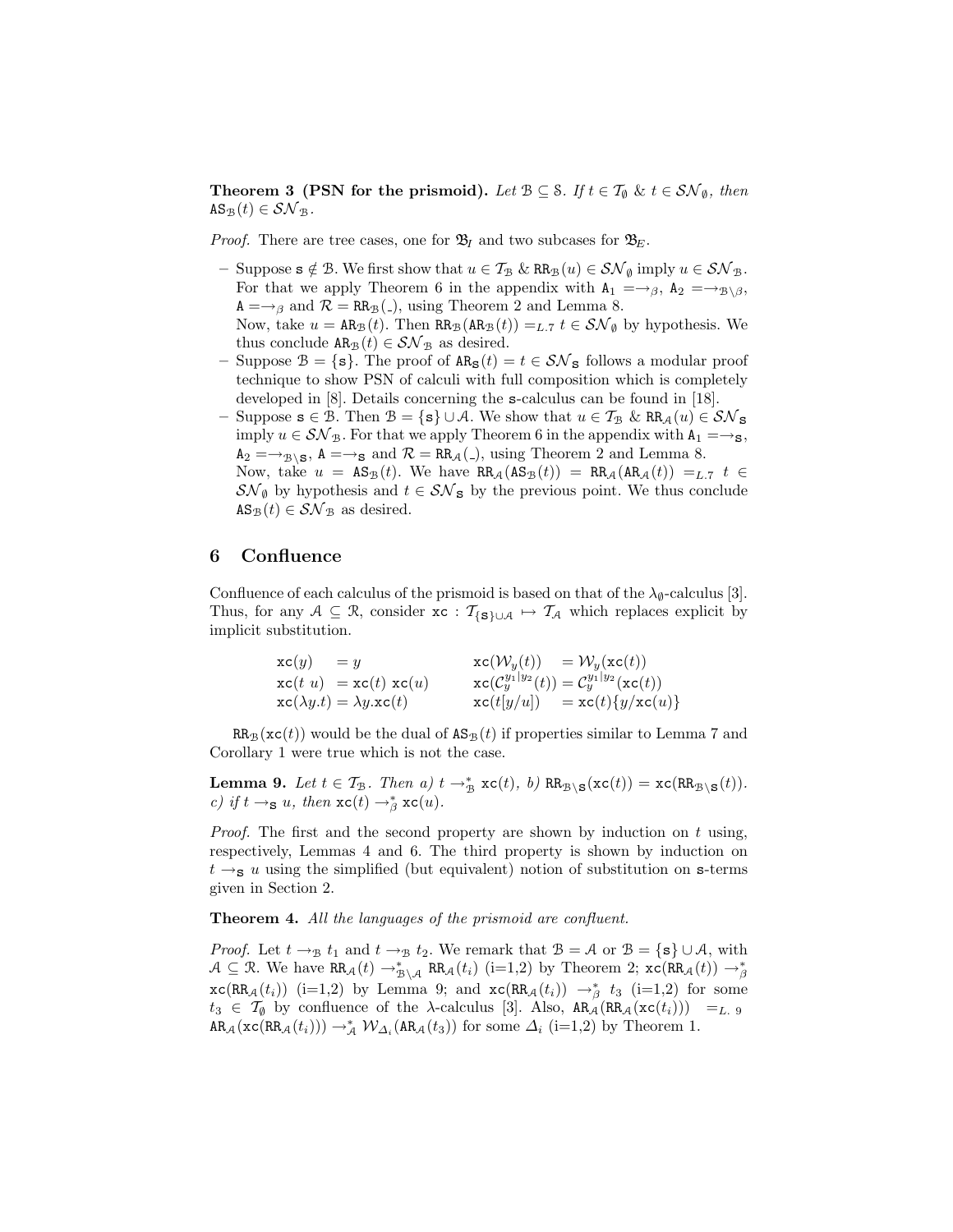But  $t_i \to_{\mathcal{B}}^*$  (L. 9)  $\operatorname{xc}(t_i) \to_{\mathcal{A}}^*$  (C. 1)  $\mathcal{W}_{\Gamma_i}(\operatorname{AR}_{\mathcal{A}}(\operatorname{RR}_{\mathcal{A}}(\operatorname{xc}(t_i))))$  for some  $\Gamma_i$  $(i=1,2)$ . Then  $W_{\Gamma_i}(\text{AR}_{\mathcal{A}}(\text{RR}_{\mathcal{A}}(\text{xc}(t_i)))) \rightarrow^*_{\mathcal{A}} W_{\Gamma_i \cup \Delta_i}(\text{AR}_{\mathcal{A}}(t_3))$   $(i=1,2)$ . Now,  $\rightarrow^*_{\mathcal{A}}$  $\subseteq \rightarrow_{\mathcal{B}}^*$  so in order to close the diagram we reason as follows.

If  $w \notin \mathcal{B}$ , then  $\Gamma_1 \cup \Delta_1 = \Gamma_2 \cup \Delta_2 = \emptyset$  and we are done. If  $w \in \mathcal{B}$ , then  $\rightarrow_{\mathcal{B}}$  preserves free variables by Lemma 3 so that  $f(v(t) = f(v(t_i) = f(v(W_{\Gamma_i \cup \Delta_i}(AR_{\mathcal{A}}(t_3))))$  $(i=1,2)$  which gives  $\Gamma_1 \cup \Delta_1 = \Gamma_2 \cup \Delta_2$ 

### 7 Typing

We now introduce simply typed terms for all the calculi of the prismoid, and show that they all enjoy strong normalisation. Types are built over a countable set of atomic symbols as follows:  $T ::= \sigma$  (atomic)  $|T \to T$ 

An environment is a finite set of pairs of the form  $x : T$  If  $\Gamma = \{x_1 :$  $T_1, ..., x_n : T_n$  is an environment then  $\text{dom}(\Gamma) = \{x_1, ..., x_n\}$  Two environments  $\Gamma$  and  $\Delta$  are said to be **compatible** if  $x : T \in \Gamma$  and  $x : U \in \Delta$  imply  $T = U$ . Two environments  $\Gamma$  and  $\Delta$  are said to be **disjoint** if there is no common variable between them. Compatible union (resp. disjoint union) is defined to be the union of compatible (resp. disjoint) environments only.

**Typing judgements** have the form  $\Gamma \vdash t : T$  for t a term, T a type and  $\Gamma$ an environment. Typing rules extend the inductive rules for well-formed terms (Section 2) with type annotations. Thus, typed terms are necessarily well-formed and each set of resources B has its own set of typing rules.

$$
\frac{\Gamma \vdash_{\mathfrak{B}} t : T}{x : T \vdash_{\mathfrak{B}} x : T}
$$
\n
$$
\frac{\Gamma \vdash_{\mathfrak{B}} t : T}{x : U; (\Gamma \setminus_{\mathfrak{B}} \{y : U, z : U\}) \vdash_{\mathfrak{B}} C_x^{y|z}(t) : T} (\mathfrak{c} \in \mathfrak{B})
$$
\n
$$
\frac{\Gamma \vdash_{\mathfrak{B}} t : T}{\Gamma; x : U \vdash_{\mathfrak{B}} \mathcal{W}_x(t) : T} (\mathfrak{w} \in \mathfrak{B})
$$
\n
$$
\frac{\Gamma \vdash_{\mathfrak{B}} u : U \quad \Delta \vdash_{\mathfrak{B}} t : T}{\Gamma \biguplus_{\mathfrak{B}} (\Delta \setminus_{\mathfrak{B}} x : U) \vdash_{\mathfrak{B}} t [x/u] : T} (\mathfrak{s} \in \mathfrak{B})
$$
\n
$$
\frac{\Gamma \vdash_{\mathfrak{B}} t : U}{\Gamma \biguplus_{\mathfrak{B}} x : T \vdash_{\mathfrak{B}} \lambda x : t : T \to U} \qquad \frac{\Gamma \vdash_{\mathfrak{B}} t : T \to U \quad \Delta \vdash_{\mathfrak{B}} u : T}{\Gamma \biguplus_{\mathfrak{B}} \Delta \vdash_{\mathfrak{B}} t : U}
$$

A term  $t \in \mathcal{T}_{\mathcal{B}}$  is said to **have type** T (written  $t \in \mathcal{T}_{\mathcal{B}}^T$ ) iff there is  $\Gamma$  s.t.  $\Gamma \vdash_{\mathcal{B}} t : T$ . A term  $t \in \mathcal{T}_{\mathcal{B}}$  is said to be well-typed iff there is T s.t.  $t \in \mathcal{T}_{\mathcal{B}}^T$ . Remark that every well-typed B-term has a unique type.

**Lemma 10.** *If*  $\Gamma \vdash_{\mathcal{B}} t : T$ *, then* 

*1.*  $f(v(t)) = dom(\Gamma)$ . 2.  $\Gamma \setminus \Pi; \Delta \vdash_{\mathcal{B}} R_{\Delta}^{\Pi}(t) : T$ , for every  $\Pi \subseteq \Gamma$  and fresh  $\Delta$ . 3. RR<sub>A</sub>(t)  $\in T_{\mathcal{B}\backslash\mathcal{A}}^T$ , for every  $\mathcal{A} \subseteq \{\mathsf{c},\mathsf{w}\}.$ 

*Proof.* By induction on  $\Gamma \vdash_{\mathcal{B}} t : T$ .

Theorem 5 (Subject Reduction). *If*  $t \in \mathcal{T}_B^T$  &  $t \to_{\mathcal{B}} u$ , then  $u \in \mathcal{T}_B^T$ .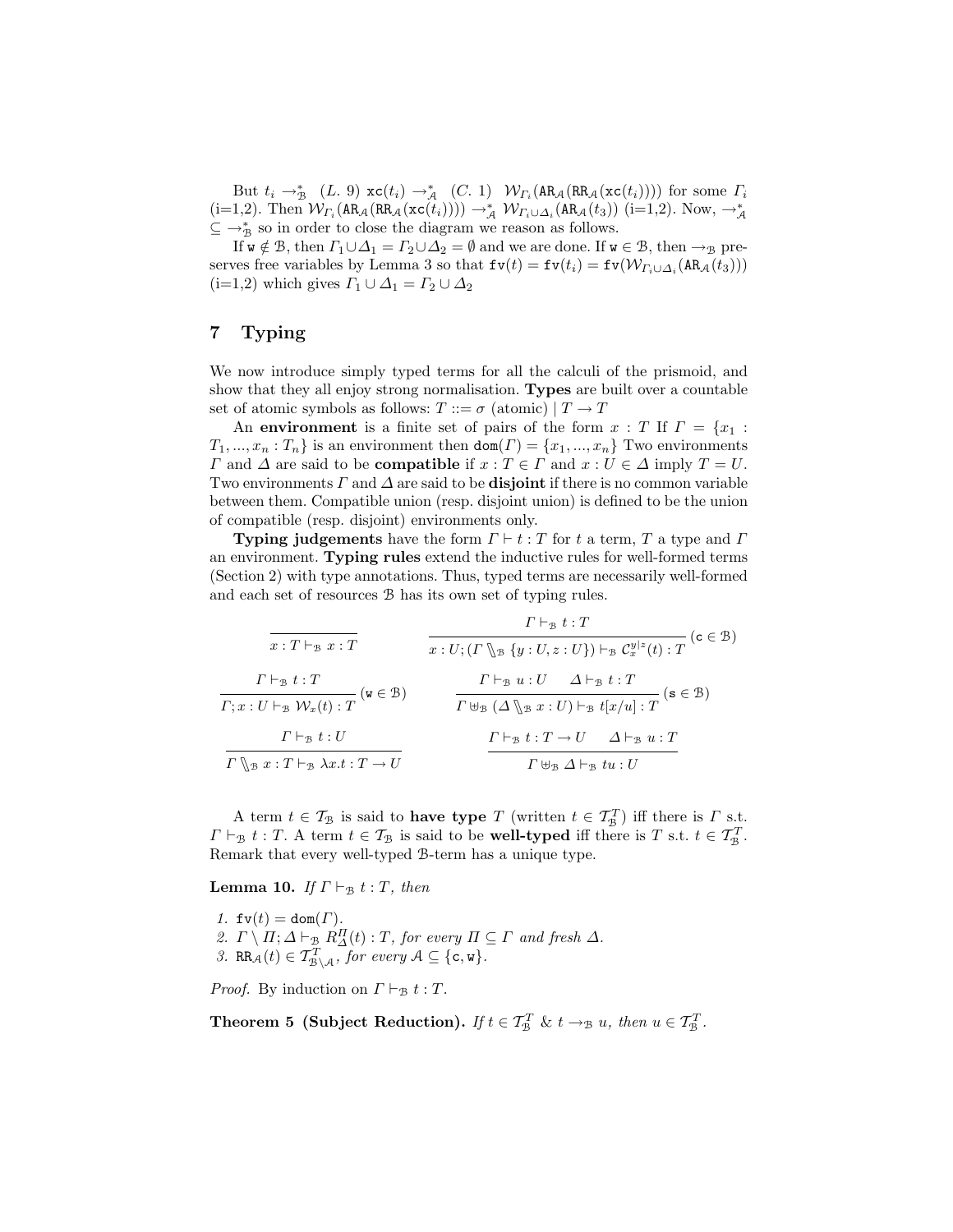*Proof.* By induction on the reduction relation using Lemma 10. The proof is very similar to that of Lemma 3.

**Corollary 2.** Let  $t \in \mathcal{T}_{\mathcal{B}}^T$ , then  $t \in \mathcal{SN}_{\mathcal{B}}$ .

*Proof.* Let  $A \subseteq \mathcal{R}$  so that  $B = A$  or  $B = A \cup \{s\}$ . It is well-known that (simply) typed  $\lambda_{\emptyset}$ -calculus is strongly normalising (see for example [3]). It is also straightforward to show that PSN for the  $\lambda_{\mathbf{S}}$ -calculus implies strong normalisation for well-typed s-terms (see for example [7]).

By Theorem 2 any infinite  $B$ -reduction sequence starting at  $t$  can be projected into an infinite  $(\mathcal{B} \setminus \mathcal{A})$ -reduction sequence starting at RR<sub>A</sub>(t). By Lemma 10  $RR_A(t)$  is a well-typed  $(\mathcal{B} \setminus \mathcal{A})$ -term, that is, a well-typed term in  $\lambda_{\emptyset}$  or  $\lambda_{\mathbf{S}}$ . This leads to a contradiction with the previous sentence.

### 8 Conclusion and Future Work

The prismoid of resources is proposed as an homogeneous framework to define  $\lambda$ calculi being able to control weakening, contraction and linear substitution. The formalism is based on MELL Proof-Nets so that the computational behaviour of substitution is not only based on the propagation of substitution through terms but also on the decreasingness of the multiplicity of variables that are affected by substitutions. All calculi of the prismoid enjoy sanity properties such as simulation of  $\beta$ -reduction, confluence, preservation of  $\beta$ -strong normalisation and strong normalisation for typed terms.

The technology used in the prismoid could also be applied to implement higher-order rewriting systems. Indeed, it seems possible to extend these ideas to different frameworks such as CRSs [12], ERSs [11] or HRSs [17].

Another open problem concerns meta-confluence, that is, confluence for terms with meta-variables. This could be useful in the framework of Proof Assistants.

Finally, a more technical question is related to the operational semantics of the calculi of the prismoid. It seems possible to extend the ideas in [2] to our framework in order to identify those reduction rules of the prismoid that could be transformed into equations. Equivalence classes will be bigger, but reduction rules will coincide exactly with those of Nets [2]. While the operational semantics proposed in this paper is more adapted to implementation issues, the opposite direction would give a more abstract and flexible framework to study denotational properties.

### References

- 1. M. Abadi, L. Cardelli, P. L. Curien, and J.-J. Lévy. Explicit substitutions. Journal of Functional Programming, 4(1):375–416, 1991.
- 2. B. Accattoli and S. Guerrini. Jumping boxes, 2009. Submitted.
- 3. H. Barendregt. The Lambda Calculus: Its Syntax and Semantics, volume 103 of Studies in Logic and the Foundations of Mathematics. North-Holland, 1984.